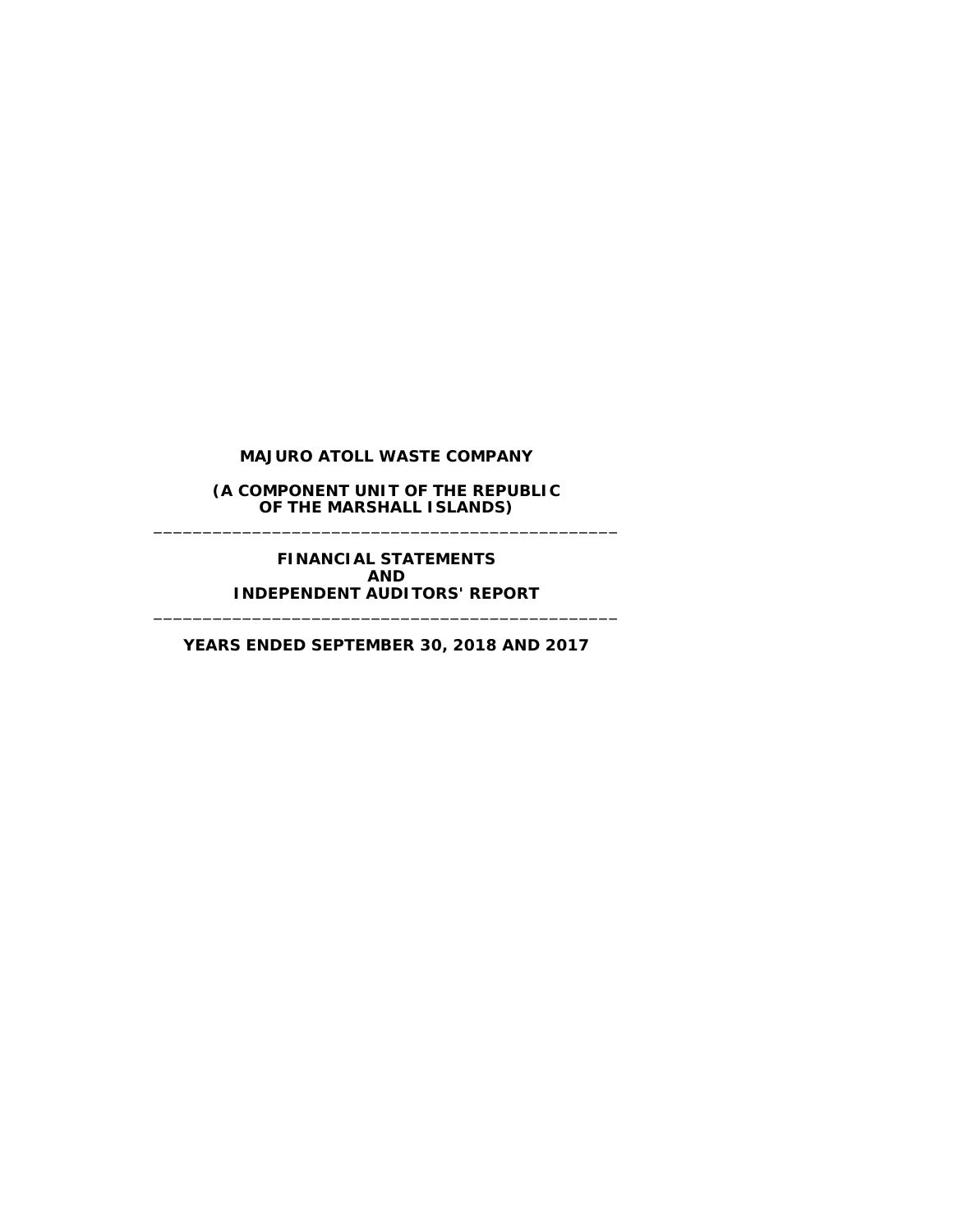Years Ended September 30, 2018 and 2017 Table of Contents

|     |                                                                                                                                                                                                                             | <u>Page No.</u> |
|-----|-----------------------------------------------------------------------------------------------------------------------------------------------------------------------------------------------------------------------------|-----------------|
| L.  | INDEPENDENT AUDITORS' REPORT                                                                                                                                                                                                | 1               |
| П.  | MANAGEMENT'S DISCUSSION AND ANALYSIS                                                                                                                                                                                        | 3               |
| Ш÷  | FINANCIAL STATFMENTS:                                                                                                                                                                                                       |                 |
|     | Statements of Net Position                                                                                                                                                                                                  | 8               |
|     | Statements of Revenues, Expenses and Changes in Net Position                                                                                                                                                                | 9               |
|     | Statements of Cash Flows                                                                                                                                                                                                    | 10              |
|     | Notes to Financial Statements                                                                                                                                                                                               | 11              |
| IV. | INDEPENDENT AUDITORS' REPORT ON COMPLIANCE WITH<br><b>LAWS AND REGULATIONS</b>                                                                                                                                              |                 |
|     | Independent Auditors' Report on Internal Control Over Financial<br>Reporting and on Compliance and Other Matters Based on an<br>Audit of Financial Statements Performed in Accordance With<br>Government Auditing Standards | 19              |
|     |                                                                                                                                                                                                                             | 21              |
|     | Unresolved Prior Year Findings                                                                                                                                                                                              |                 |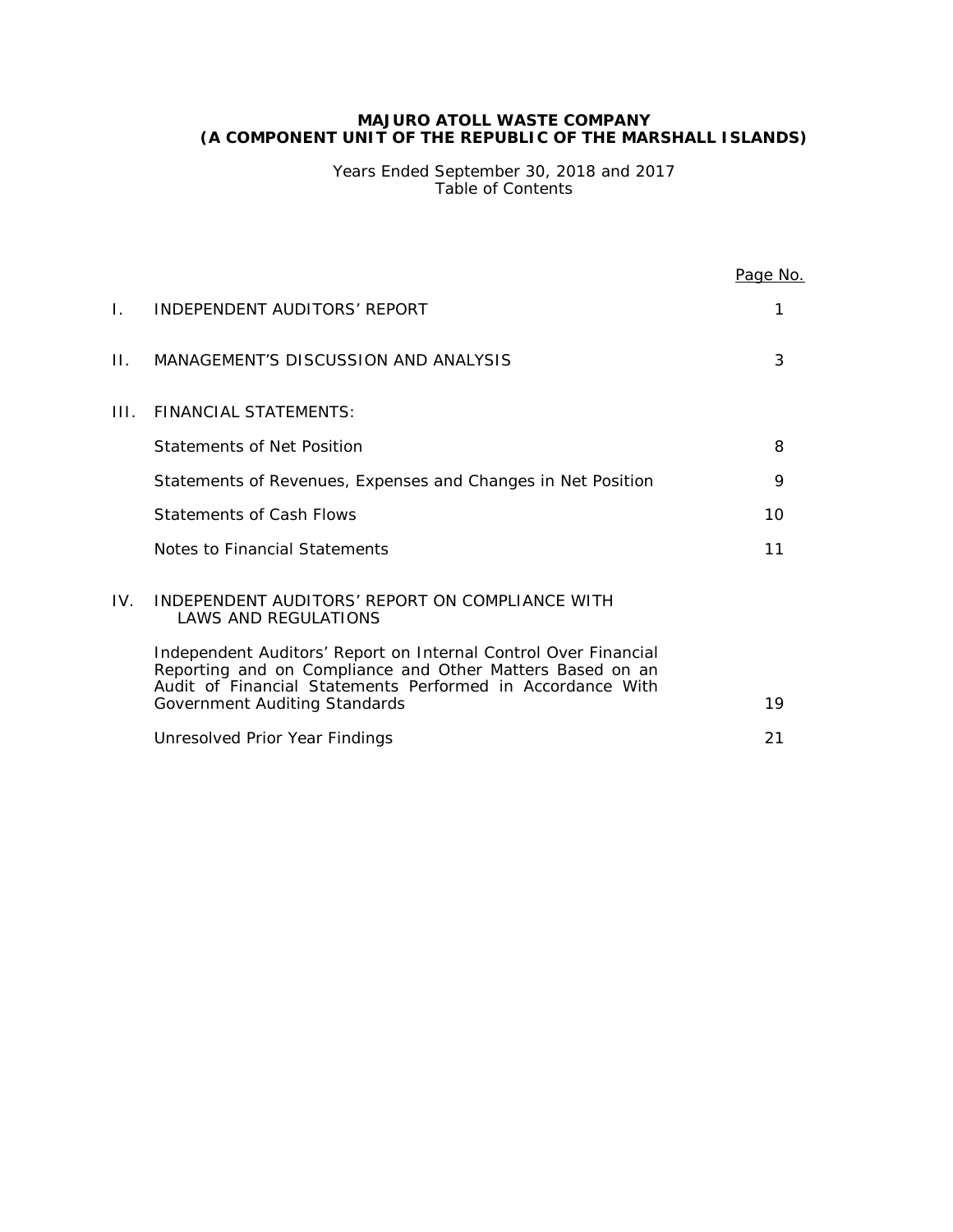

Deloitte & Touche LLP 361 South Marine Corps Drive Tamuning, GU 96913-3973 USA

Tel: +1 (671) 646-3884 Fax: +1 (671) 649-4265

www.deloitte.com

# **INDEPENDENT AUDITORS' REPORT**

Board of Directors Majuro Atoll Waste Company:

# **Report on the Financial Statements**

We have audited the accompanying financial statements of the Majuro Atoll Waste Company (MAWC), a component unit of the Republic of the Marshall Islands, which comprise the statements of net position as of September 30, 2018 and 2017, and the related statements of revenues, expenses, and changes in net position and of cash flows for the years then ended, and the related notes to the financial statements.

# *Management's Responsibility for the Financial Statements*

Management is responsible for the preparation and fair presentation of these financial statements in accordance with accounting principles generally accepted in the United States of America; this includes the design, implementation, and maintenance of internal control relevant to the preparation and fair presentation of financial statements that are free from material misstatement, whether due to fraud or error.

# *Auditors' Responsibility*

Our responsibility is to express an opinion on these financial statements based on our audits. We conducted our audits in accordance with auditing standards generally accepted in the United States of America and the standards applicable to financial audits contained in *Government Auditing Standards,* issued by the Comptroller General of the United States. Those standards require that we plan and perform the audit to obtain reasonable assurance about whether the financial statements are free from material misstatement.

An audit involves performing procedures to obtain audit evidence about the amounts and disclosures in the financial statements. The procedures selected depend on the auditor's judgment, including the assessment of the risks of material misstatement of the financial statements, whether due to fraud or error. In making those risk assessments, the auditor considers internal control relevant to the entity's preparation and fair presentation of the financial statements in order to design audit procedures that are appropriate in the circumstances, but not for the purpose of expressing an opinion on the effectiveness of the entity's internal control. Accordingly, we express no such opinion. An audit also includes evaluating the appropriateness of accounting policies used and the reasonableness of significant accounting estimates made by management, as well as evaluating the overall presentation of the financial statements.

We believe that the audit evidence we have obtained is sufficient and appropriate to provide a basis for our audit opinion.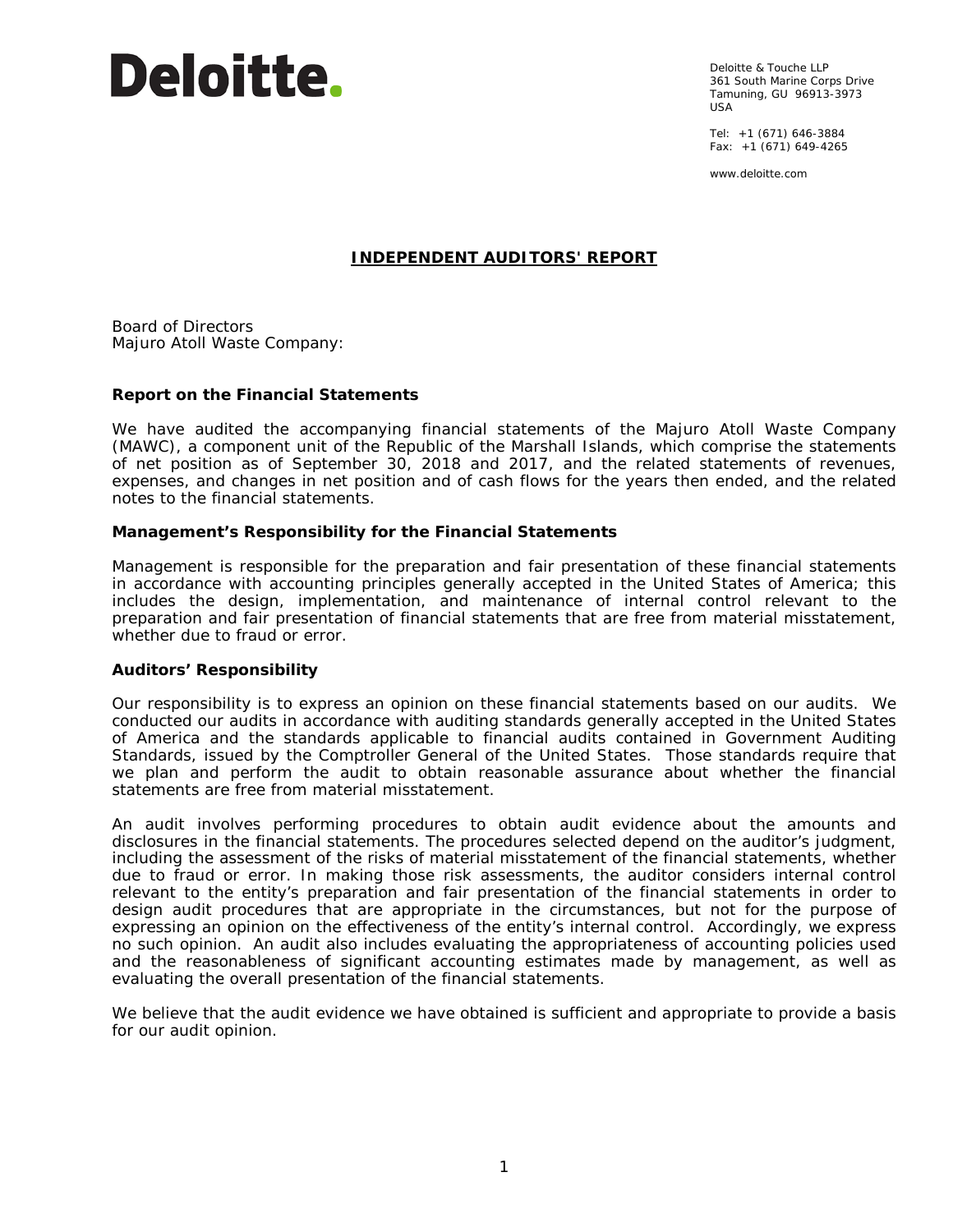# **Deloitte.**

# *Opinion*

In our opinion, the financial statements referred to above present fairly, in all material respects, the financial position of the Majuro Atoll Waste Company as of September 30, 2018 and 2017, and the results of its operations and its cash flows for the years then ended in accordance with accounting principles generally accepted in the United States of America.

# **Emphasis-of-Matter**

# *Going Concern*

The accompanying financial statements have been prepared assuming that MAWC will continue as a going concern. As discussed in Note 7 to the financial statements, MAWC's recurring losses from operations raise substantial doubt about its ability to continue as a going concern. Management's plans concerning this matter are also discussed in Note 7 to the financial statements. The financial statements do not include any adjustments that might result from the outcome of this uncertainty. Our opinion is not modified with respect to this matter.

# *Contingency*

As discussed in Note 4 to the financial statements, the construction of a landfill is currently on hold due to insufficient funding. Management believes that continuation of the landfill construction is dependent upon funding being available from RepMar. Our opinion is not modified with respect to this matter.

# *Other Matters*

# *Required Supplementary Information*

Accounting principles generally accepted in the United States of America require that the management's discussion and analysis on pages 3 to 7 be presented to supplement the financial statements. Such information, although not a part of the financial statements, is required by the Governmental Accounting Standards Board who considers it to be an essential part of financial reporting for placing the financial statements in an appropriate operational, economic, or historical context. We have applied certain limited procedures to the required supplementary information in accordance with auditing standards generally accepted in the United States of America, which consisted of inquiries of management about the methods of preparing the information and comparing the information for consistency with management's responses to our inquiries, the financial statements, and other knowledge we obtained during our audit of the financial statements. We do not express an opinion or provide any assurance on the information because the limited procedures do not provide us with sufficient evidence to express an opinion or provide any assurance.

# **Other Reporting Required by** *Government Auditing Standards*

In accordance with *Government Auditing Standards*, we have also issued our report dated May 8, 2019, on our consideration of MAWC's internal control over financial reporting and on our tests of its compliance with certain provisions of laws, regulations, contracts, and grant agreements and other matters. The purpose of that report is solely to describe the scope of our testing of internal control over financial reporting and compliance and the results of that testing, and not to provide an opinion on the effectiveness of MAWC's internal control over financial reporting or on compliance. That report is an integral part of an audit performed in accordance with *Government Auditing Standards* in considering MAWC's internal control over financial reporting and compliance.

loite Harlett

May 8, 2019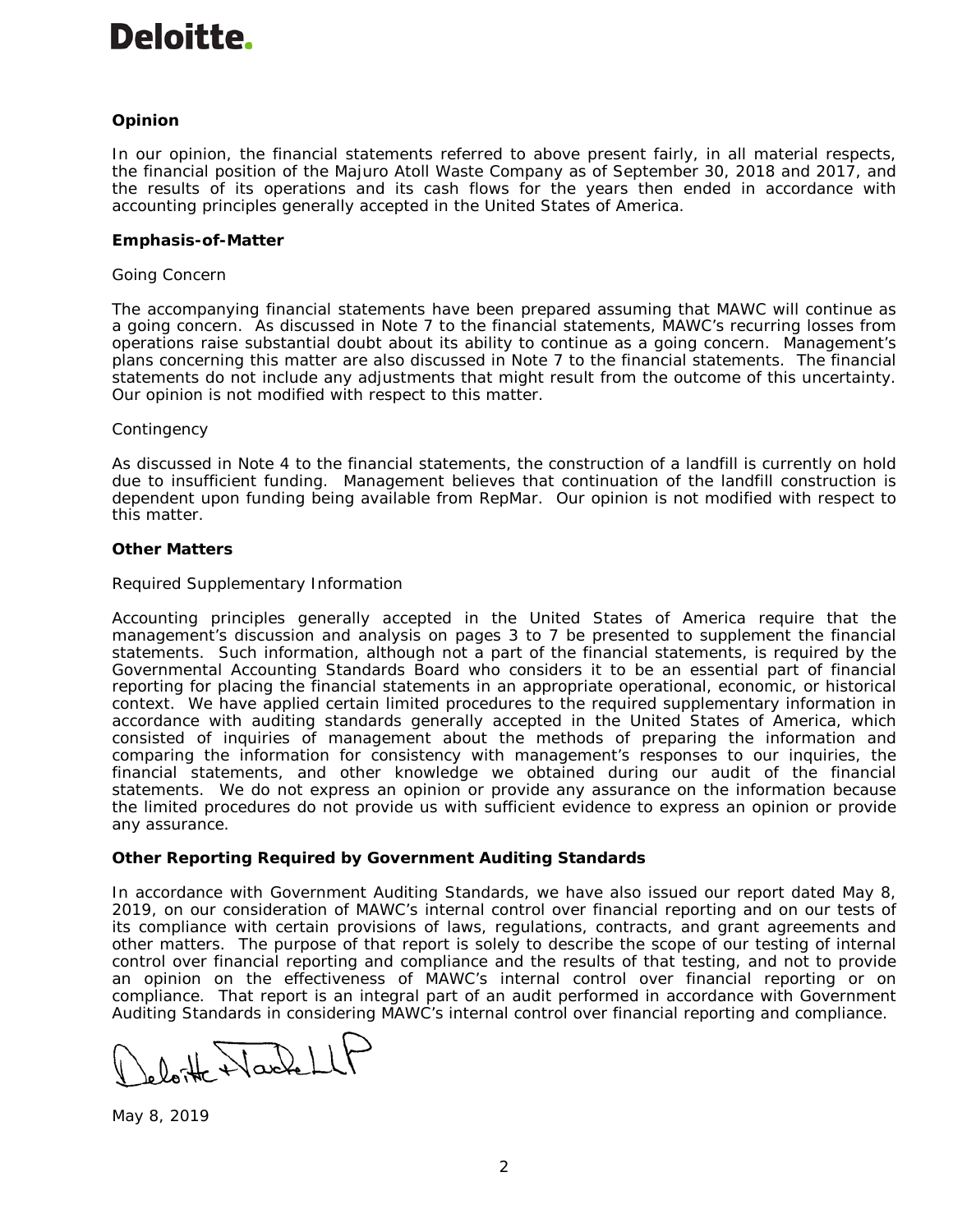Management's Discussion and Analysis Years Ended September 30, 2018 and 2017

#### **Overview**

As management of the Majuro Atoll Waste Company (MAWC), we offer the readers of MAWC's financial statements this narrative overview and analysis of the financial activities of MAWC for the fiscal year ending September 30, 2018, with comparative information provided for 2017 and 2016. We encourage the readers to consider the information presented here in conjunction with additional information that we have furnished in MAWC's financial statements.

MAWC is a state-owned enterprise of the Republic of the Marshall Islands currently under the Ministry of Works, Infrastructure and Utilities. MAWC is subsidized annually by the RMI-US Compact of Free Association from its inception in 2007 with which it is required by law to follow the usage agreement as outlined in its sub-award agreement with the RMI Finance Department. In FY 2015, MAWC also started to receive General Fund subsidies from the government of the Republic of the Marshall Islands. Other sources of funds are provided by grants from government and private institutions and from MAWC's own revenue from operations.

MAWC is engaged to collect and dispose of solid waste on Majuro Atoll. It is governed by a fivemember Board of Directors, chaired by the Secretary of Ministry of Works, Infrastructure and Utilities and four members namely from the Majuro Atoll Local Govenrment (MALGov), the Chamber of Commerce (CoC), the Marshall Islands Conservation Society (MICS), and the Marshall Islands Travel Association (MITA), and managed by 61 employees with the leadership of the General Manager.

#### Operational and Financial Performance

MAWC's results of operations for FY 2018 have increased its net operating loss by \$175,060 (or 28.18%) from \$621,249 in 2017 to \$796,309 in 2018. Factors that contributed to the unfavorable results for 2018 are attributed to the increase in operating expenses by \$269,616 (or 34.01%) from \$792,657 in 2017 to \$1,062,273 in 2018 offset by an increase in total operating revenues by \$94,556 (or 55.16%) from \$171,408 in 2017 to \$265,964 in 2018.

Major contributors to the increase in operating revenues were the increase of income from sale of recycled and re-used items, sale of exported recyclable materials and income from new the Container Deposit Legislation (CDL) recycling program (the Styrofoam Cups and Plates, and Plastic Products Prohibition, and Container Deposit Act 2016) offset by the decrease in waste bin service collection and miscellaneous income. The increase in operating expenses were attributed to the addition of employees for the new Laura Transfer Station, CDL recycling expenses, additional costs incurred to service Airport to Laura, land lease, repairs and maintenance of equipment and facility, employees training, new trucks registration and permits, and import taxes for equipment parts.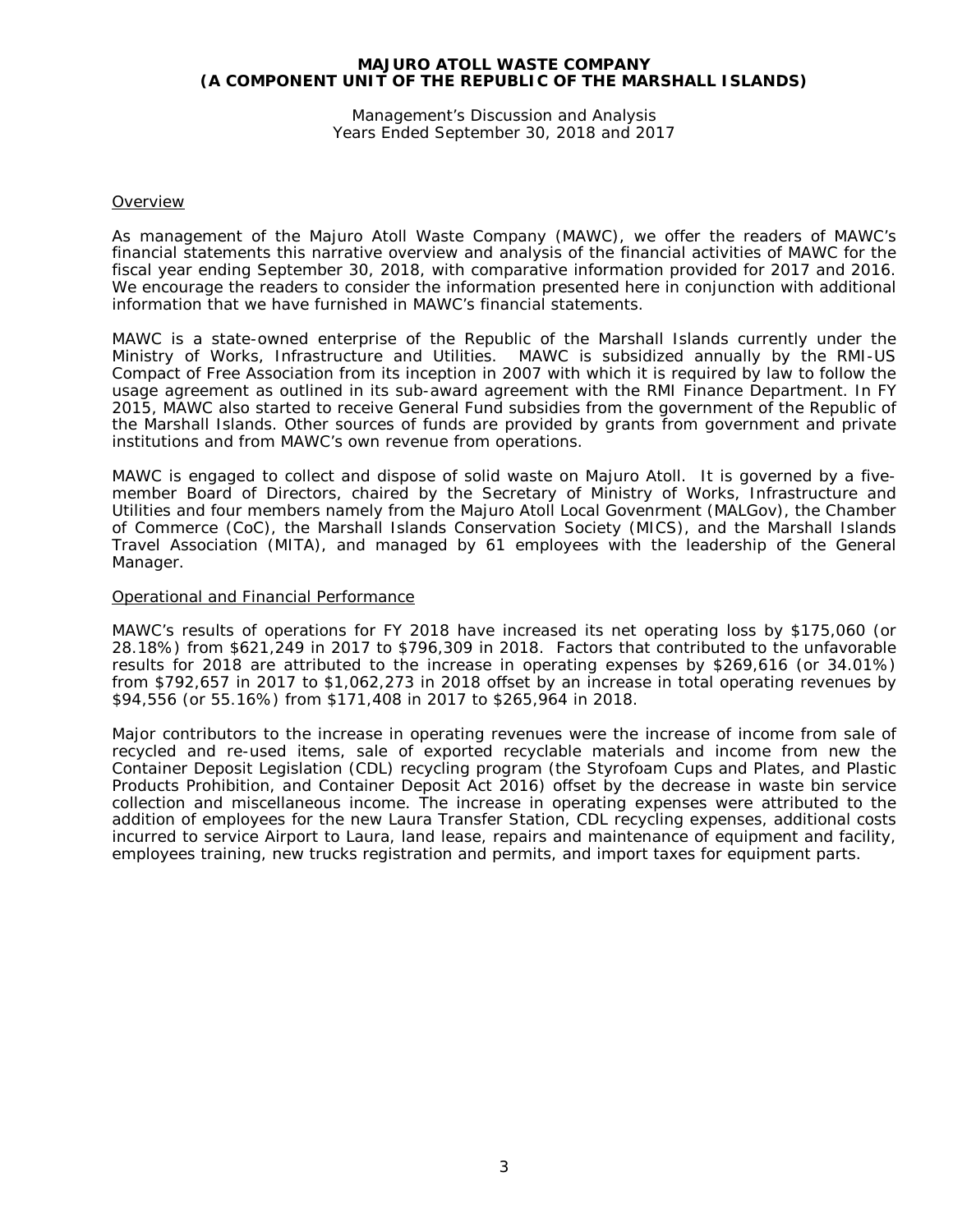Management's Discussion and Analysis, Continued Years Ended September 30, 2018 and 2017

# **FINANCIAL ANALYSIS OF MAWC**

The Statements of Net Position and the Statements of Revenues, Expenses and Changes in Net Position provide an indication of MAWC's financial condition. MAWC's net position reflects the difference between assets and liabilities. An increase in net position over time typically indicates an improvement in financial condition.

A summary of MAWC's Statements of Net Position is presented below:

|                                                                                 | 2018                              | 2017                       | 2016                            |
|---------------------------------------------------------------------------------|-----------------------------------|----------------------------|---------------------------------|
| Current assets<br>Capital assets                                                | \$<br>504,925<br>1,441,005        | 161,859<br>\$<br>1,606,972 | 284,305<br>\$<br>778,749        |
| Total assets                                                                    | 1,945,930<br>\$                   | \$1,768,831                | \$1,063,054                     |
| Current liabilities<br>Long-term debt                                           | \$<br>121,459                     | 123,260<br>\$              | \$<br>139,490<br>33,635         |
| <b>Total Liabilities</b>                                                        | 121,459                           | 123,260                    | 173,125                         |
| Net position:<br>Net investment in capital assets<br>Restricted<br>Unrestricted | 1,441,005<br>399,626<br>(16, 160) | 1,606,972<br>38,599        | 778,749<br>143,574<br>(32, 394) |
| Total net position                                                              | 1,824,471                         | 1,645,571                  | 889,929                         |
| Total liabilities and net position                                              | 1,945,930<br>\$                   | 1,768,831<br>\$            | \$1,063,054                     |

A summary of MAWC's Statements of Revenue, Expenses, and Changes in Net Position is presented below:

|                                                                                    | 2018                                | 2017                            | 2016                                |
|------------------------------------------------------------------------------------|-------------------------------------|---------------------------------|-------------------------------------|
| Revenues:<br>Operating revenues<br>Non-operating revenues-grants<br>Capital grants | \$<br>265,964<br>518,214<br>456,995 | \$171,408<br>472,018<br>915,331 | 173,541<br>\$<br>787,376<br>204,801 |
| Total revenues                                                                     | 1,241,173                           | 1,558,757                       | 1,165,718                           |
| Expenses:<br>Operating expenses<br>Non-operating expenses                          | 1,062,273                           | 792,657<br>10,458               | 900,493<br>4,069                    |
| Total expenses                                                                     | 1,062,273                           | 803,115                         | 904,562                             |
| Change in net position                                                             | <u>178,900</u>                      | \$755,642                       | \$261,156                           |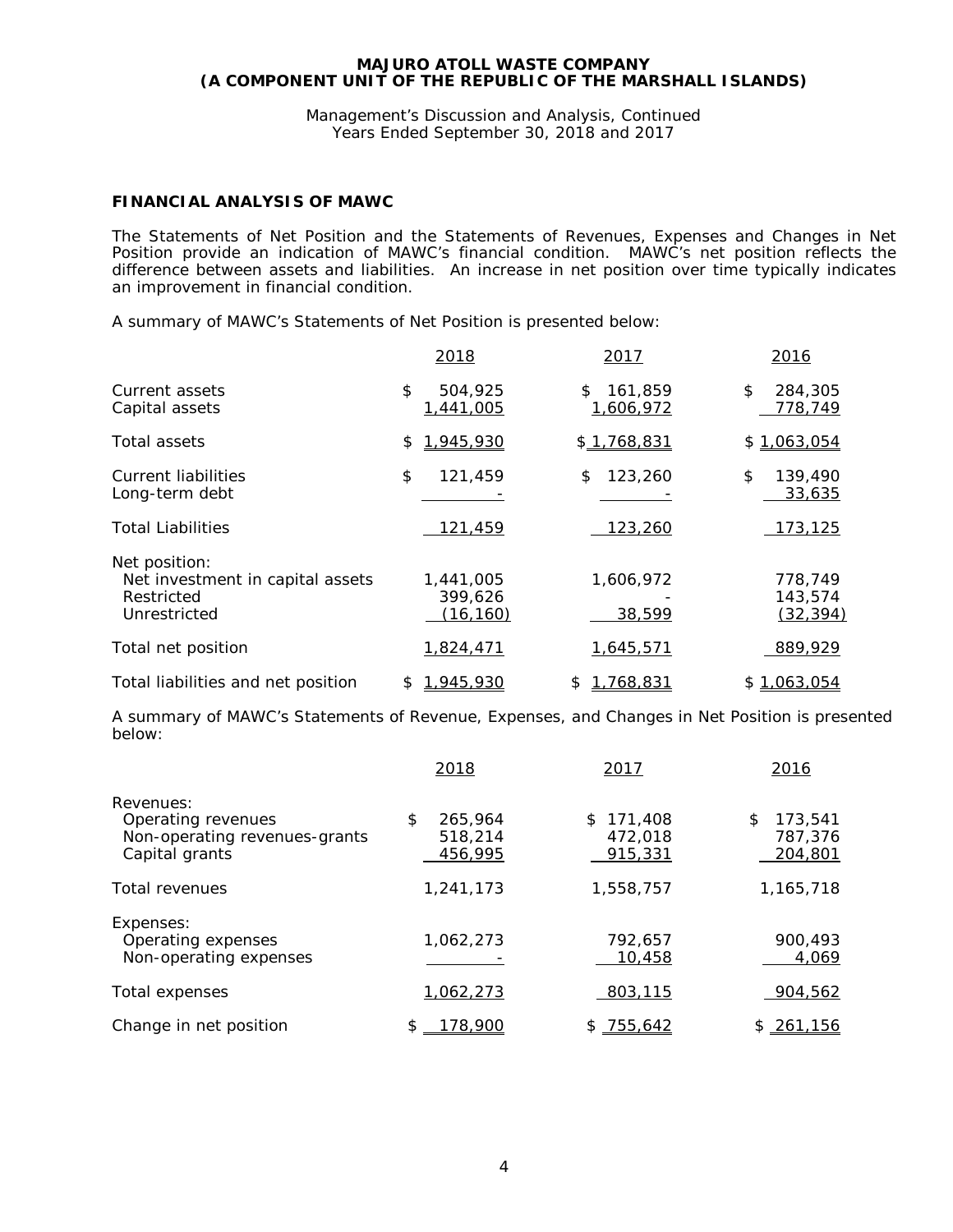Management's Discussion and Analysis, Continued Years Ended September 30, 2018 and 2017

MAWC's total assets have increased by \$177,099 (or 10.01%) from \$1,768,831 in 2017 to \$1,945,930 in 2018. This was primarily due to the increase in cash of \$333,400 (or 304.92%) from \$109,340 in 2017 to \$442,740 in 2018 and the increase in net receivables of \$15,967 (or 38.54%) from \$41,428 in 2017 to \$57,395 in 2018 offset by the decrease in prepayments and other current assets of \$6,301 (or 56.81%) from \$11,091 in 2017 to \$4,790 in 2018. MAWC's total capital assets decreased by \$165,967 (or 10.33%) from \$1,606,972 in 2017 to \$1,441,005 in 2018, which was mainly due to current year depreciation of \$226,744 offset by capital asset additions of \$60,777.

Total liabilities have decreased by \$1,801 (or 1.46%) from \$123,260 in 2017 to \$121,459 in 2018. This decrease was attributed to the increase in accounts payable of \$11,411 (or 47.29%) from \$24,132 in 2017 to \$35,543 in 2018, the increase in payable to affiliates of \$7,699 (or 33.57%) from \$22,932 in 2017 to \$30,631 in 2018, the increase in payroll liabilities of \$16,833 (or 45.07%) from \$37,348 in 2017 to \$54,181 in 2018, and the increase in other current liabilities of \$120 (or 12.2%) from \$984 in 2017 to \$1,104 in 2018 offset by the decrease in the payable to employees account of \$37,864.

MAWC's total revenues (operating, non-operating and capital contributions) decreased by \$317,584 (or 20.37%) from \$1,558,757 in 2017 to \$1,241,173 in 2018. This decrease was attributed to the decrease in operating income from waste collection of \$18,740 (or 14.31%) from \$130,943 in 2017 to \$112,203 in 2018 and miscellaneous revenues of \$3,253 (or 92.55%) from \$3,515 in 2017 to \$262 in 2018 offset by the increase in recycling income of \$116,549 (or 315.42%) from \$36,950 in 2017 to \$153,499 in 2018. Increase in non-operating revenues was attributed to the increase in non-capital contributions from REPMAR of \$46,196 (or 9.79%) from \$472,018 in 2017 to \$518,214 in 2018 offset by a decrease in capital contribution grants received of \$458,336 (of 50.07%) from \$915,331 in 2017 to \$456,995 in 2018. The capital contribution received in 2018 from the Republic of China through the RMI Ministry of Finance amounting to \$456,995 was for the new Laura Transfer Station.

MAWC's total operating expenses increased by \$269,616 (or 34.01%) from \$792,657 in 2017 to \$1,062,273 in 2018. This increase was attributed to the increase in payroll costs of \$136,159 (or 37.26%) from \$365,399 in 2017 to \$501,558 in 2018, current year depreciation expense of \$3,609 (or 1.62%) from \$223,135 in 2017 to \$226,744 in 2018, recycling expenses of \$70,300 (or 224.63%) from \$31,296 in 2017 to \$101,596 in 2018, fuel and oil expenses of \$22,491 (or 32.03%) from \$70,214 in 2017 to \$92,705 in 2018, repairs and maintenance expense of \$45,627 (or 436.45%) from \$10,454 in 2017 to \$56,081 in 2018, professional and contractual services expense of \$9,143 (or 109.31%) from \$8,364 in 2017 to \$17,507 in 2018, office supplies expense of \$1,223 (or 10.85%) from \$11,276 in 2017 to \$12,499 in 2018, meetings and entertainment expense of \$4,958 (or 73.3%) from \$6,764 in 2017 to \$11,722 in 2018, utilities and communication expense of \$810 (or 7.51%) from \$10,784 in 2017 to \$11,594 in 2018, travel expense of \$9,320 (or 871.03%) from \$1,070 in 2017 to \$10,390 in 2018, taxes and licenses expense of \$1,690 (or 40.19%) from \$4,205 in 2017 to \$5,895 in 2018 and lease expense incurred in 2018 of \$4,850 offset by the decrease in insurance expense of \$918 (or 27.18%) from \$3,378 in 2017 to \$2,460 in 2018, advertising expense of \$98 (or 8.57%) from \$1,144 in 2017 to \$1,046 in 2018, waste collection expense of \$38,687 (or 98.15%) from \$39,416 in 2017 to \$729 in 2018 and miscellaneous expense of \$861 (or 14.95%) from \$5,758 in 2017 to \$4,897 in 2018.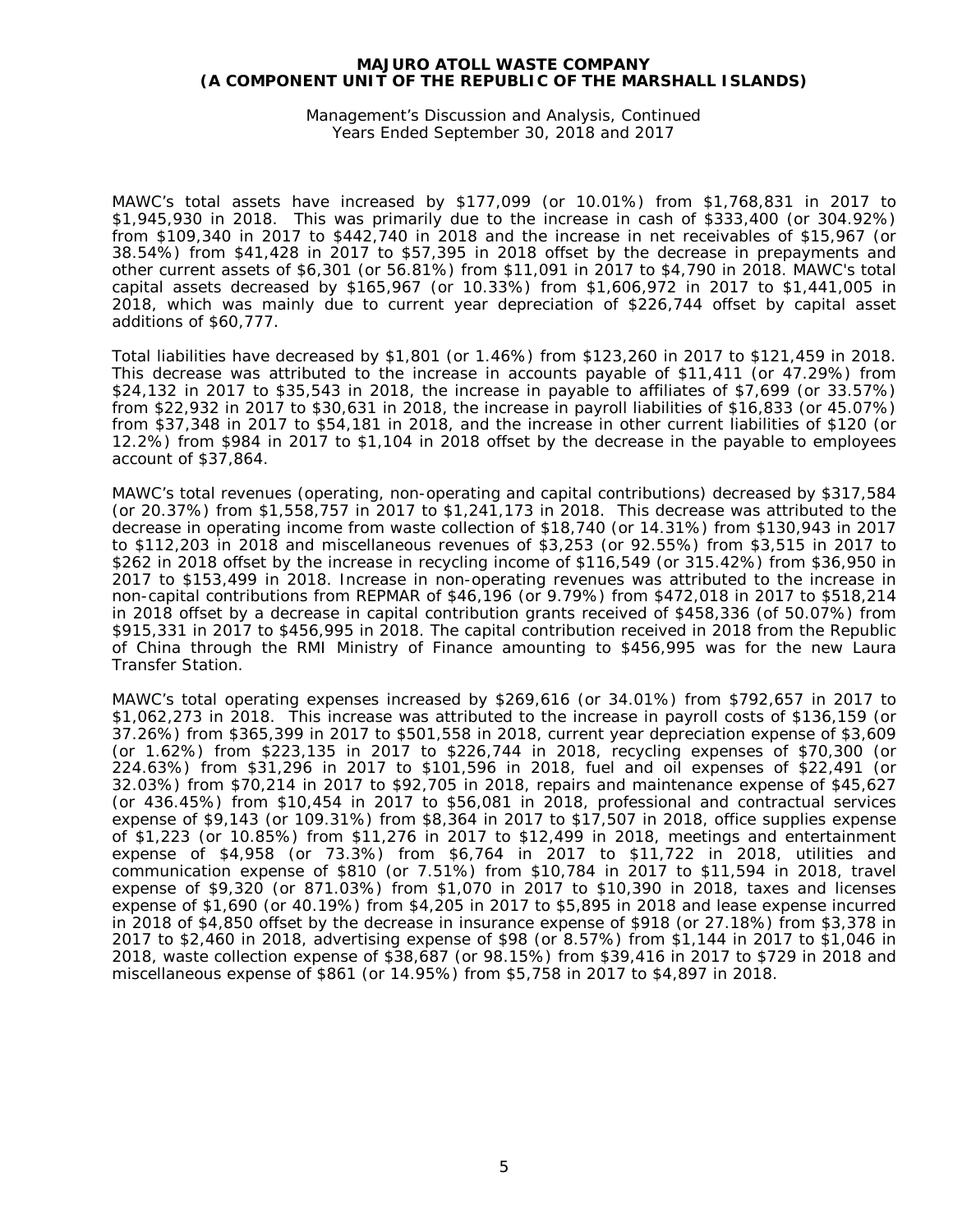Management's Discussion and Analysis, Continued Years Ended September 30, 2018 and 2017

Management's Discussion and Analysis for the year ended September 30, 2017 is set forth in MAWC's report on the audit of financial statements, which is dated June 26, 2018. Such Management Discussion and Analysis explains the major factors impacting the FY2017 financial statements and can be obtained from MAWC's General Manager via the contact information on page 7.

# **CAPITAL ASSETS AND LONG-TERM DEBT**

At the end of 2018, MAWC has investment in capital assets, net of accumulated depreciation, of \$1,441,005 a decrease of \$165,967 (or 10.33%) from 2017. As mentioned earlier, this decrease is the result of current year depreciation expense of \$226,744 offset by capital asset additions of \$60,777. These capital asset additions pertain to rain gutter set and water catchment, office equipment, commencement of the Laura Transfer Station construction, chipper shredder, long bed and flatbed truck. MAWC currently recognizes certain costs associated with the Jenrok landfill of \$903,552 within construction in progress. Management believes that continuation of the landfill construction is dependent upon future funding being made available by RepMar. Capital assets are summarized in the notes to the financial statements. Please refer to note 4 for additional information concerning capital assets.

At this time, MAWC has no long-term debt.

# **ECONOMIC FACTORS AND NEXT YEARS BUDGET AND RATES**

Fiscal Year 2018 Budget

MAWC received:

- \$180,766 operational funding from RepMar that was from RMI-US Compact.
- $\div$  \$301,598 additional operating fund from RepMar's general fund.
- $\div$  \$456,995 capital funding from RepMar that was from ROC.

Fiscal Year 2019 Budget

MAWC operational funding for FY2019 decreased by \$78,334 (or 16.24%) from \$482,364 in 2018 to \$404,030 in 2019 that will be coming from the RMI General Fund plus the anticipated operating revenues of \$190,182 and grants that aim to attain the following four outputs/goals:

- 1. All residential and commercial solid waste in Majuro service areas successfully collected in bins, bags or as bulk materials, and hauled to landfill for segregation, recycling or disposal.
- 2. All segregated, non-recyclable waste from Majuro service areas effectively disposed of in semi-sanitary landfill.
- 3. All segregated, recyclable waste from Majuro service areas processed for local reuse or exportation.
- 4. MAWC's operations and development guided by effective strategic plans and governance of Board of Directors with manager.

MAWC also applied for a Japan Grassroot grant amounting to \$90,000 to purchase wood chipper to support Laura Transfer Station activities.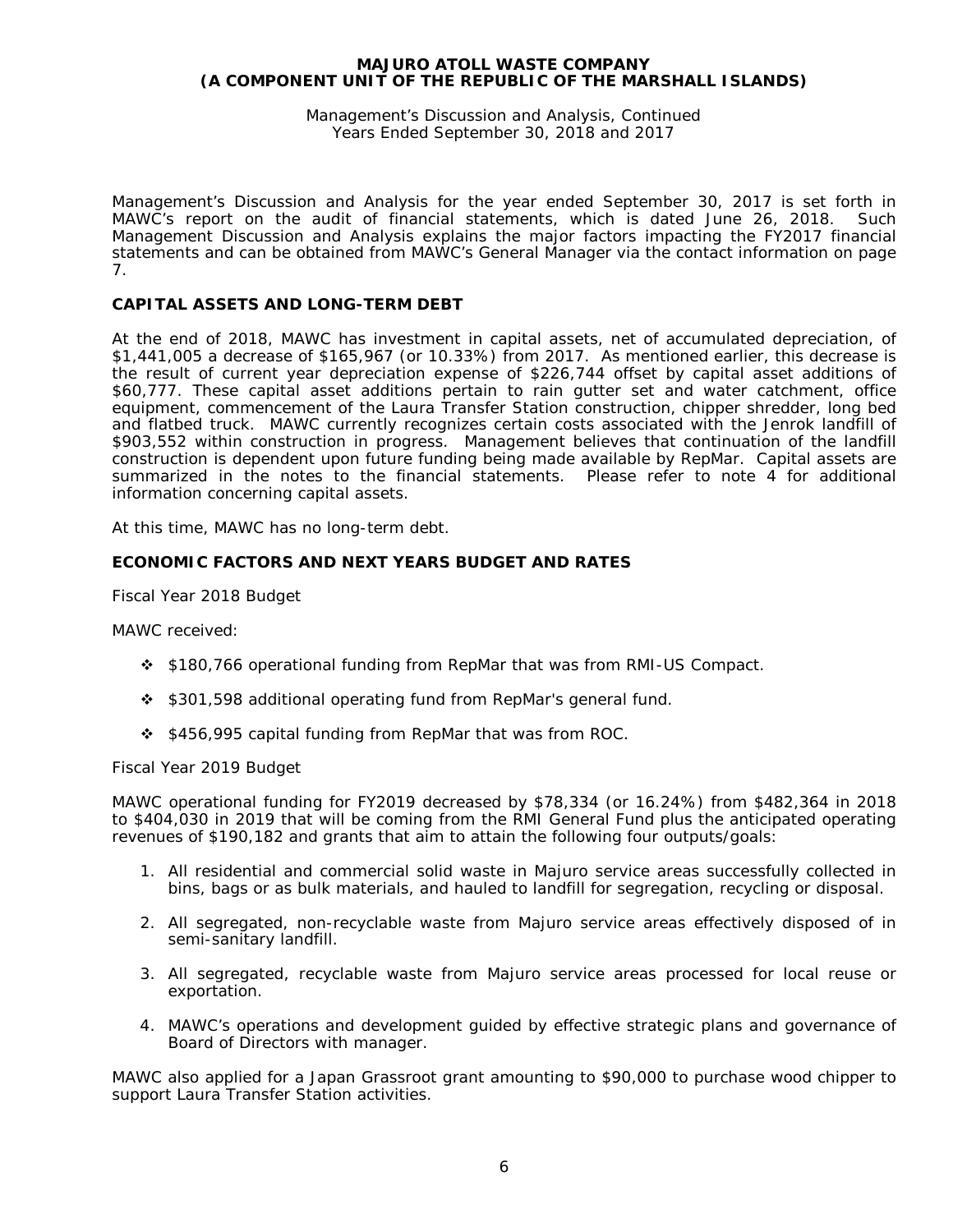Management's Discussion and Analysis, Continued Years Ended September 30, 2018 and 2017

Furthermore, MAWC will continue to develop and implement strategic and annual action plans, build revenues towards sustainable financing and more independent operations as befits a stateowned enterprise.

## Contact Us

Questions associated with the above MD&A may be sent by post addressed to Jorelik Tibon, General Manager, P.O. Box 3596, Majuro, MH 96960, or via email to <u>jorelik.tibon1@gmail.com</u> or call office no. (692)247-2700/2701.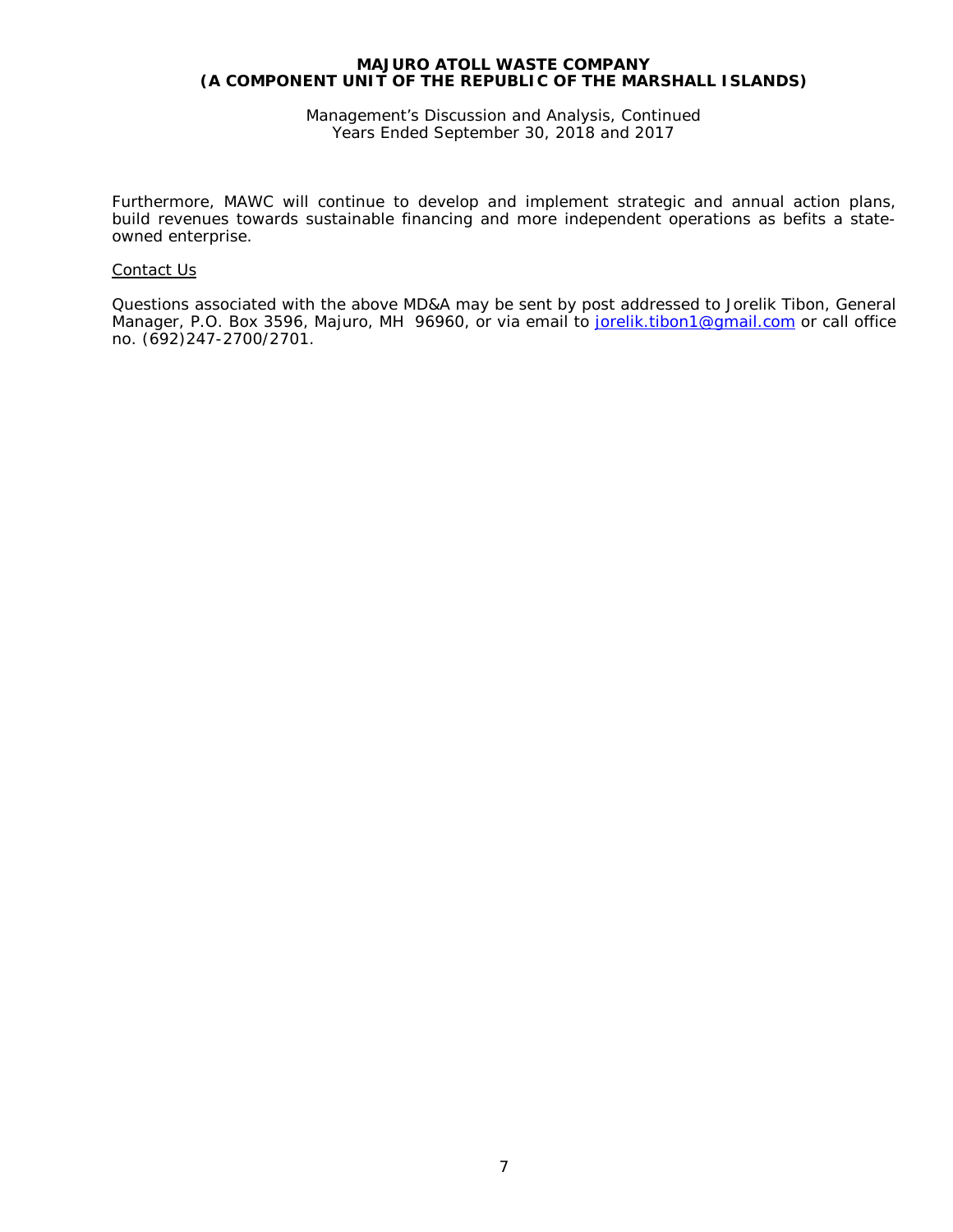# Statements of Net Position September 30, 2018 and 2017

| <b>ASSETS</b>                                                                                                                                        | 2018                                      |          | 2017                                        |
|------------------------------------------------------------------------------------------------------------------------------------------------------|-------------------------------------------|----------|---------------------------------------------|
| Current assets:<br>Cash<br>Receivables, net<br>Other current assets                                                                                  | \$<br>442,740<br>57,395<br>4,790          | \$       | 109,340<br>41,428<br>11,091                 |
| Total current assets                                                                                                                                 | 504,925                                   |          | 161,859                                     |
| Noncurrent assets:<br>Capital assets:<br>Nondepreciable                                                                                              | 911,613                                   |          | 903,552                                     |
| Depreciable capital assets, net of accumulated depreciation                                                                                          | 529,392                                   |          | 703,420                                     |
| Total noncurrent assets                                                                                                                              | 1,441,005                                 |          | 1,606,972                                   |
|                                                                                                                                                      | \$<br>1,945,930                           | \$       | 1,768,831                                   |
| <b>LIABILITIES AND NET POSITION</b>                                                                                                                  |                                           |          |                                             |
| <b>Current liabilities:</b><br>Accounts payable<br>Payable to affiliates<br>Payroll liabilities<br>Payable to employees<br>Other current liabilities | \$<br>35,543<br>30,631<br>54,181<br>1,104 | \$<br>\$ | 24,132<br>22,932<br>37,348<br>37,864<br>984 |
| <b>Total liabilities</b>                                                                                                                             | 121,459                                   |          | 123,260                                     |
| Contingency                                                                                                                                          |                                           |          |                                             |
| Net position:<br>Net investment in capital assets<br>Restricted<br>Unrestricted                                                                      | 1,441,005<br>399,626<br>(16, 160)         |          | 1,606,972<br>38,599                         |
| Total net position                                                                                                                                   | 1,824,471                                 |          | 1,645,571                                   |
|                                                                                                                                                      | \$<br>1,945,930                           | \$       | 1,768,831                                   |

See accompanying notes to financial statements.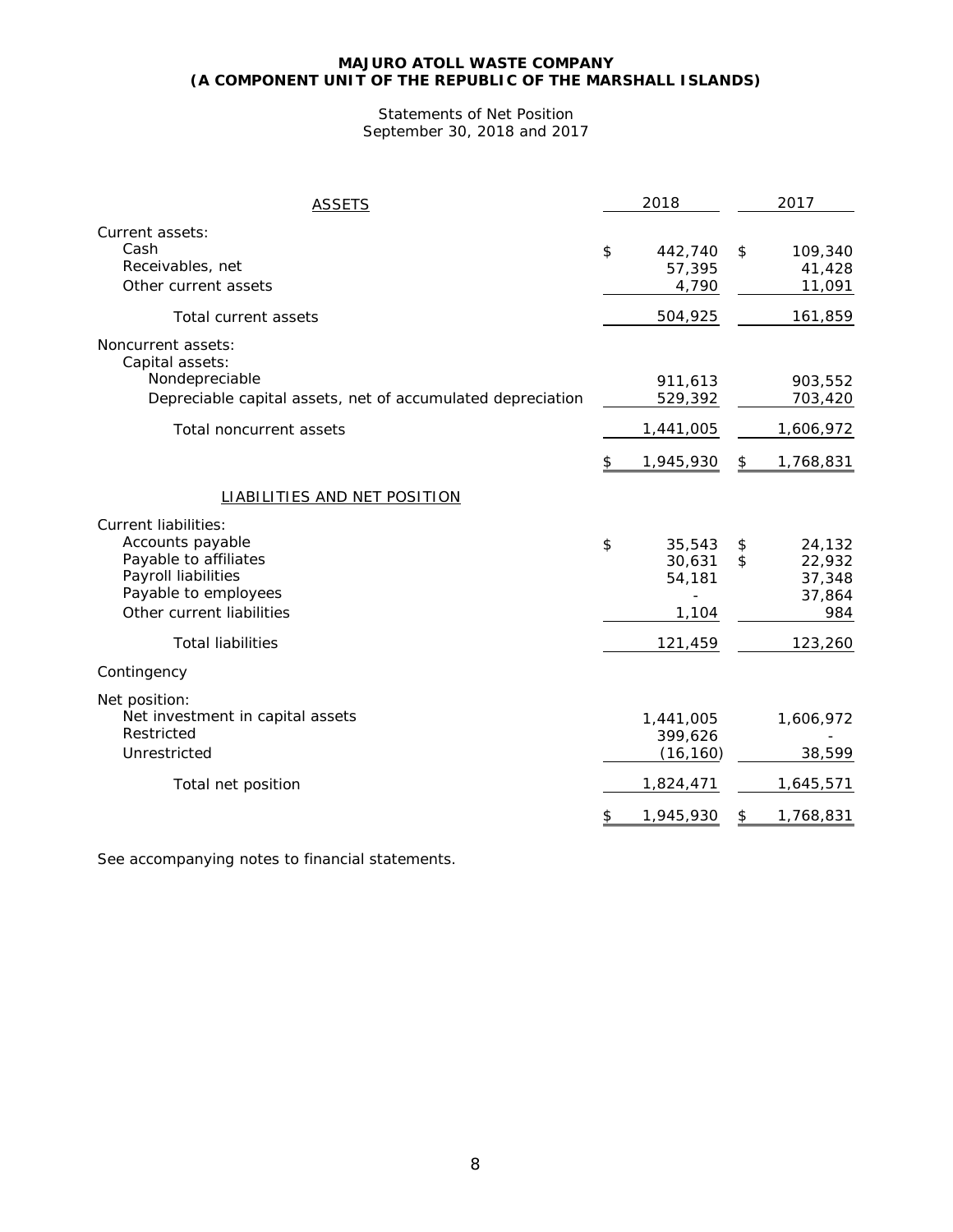# Statements of Revenues, Expenses, and Changes in Net Position Years Ended September 30, 2018 and 2017

|                                                                     | 2018                     |              | 2017            |
|---------------------------------------------------------------------|--------------------------|--------------|-----------------|
| Operating revenues:<br>Recycling income                             | \$                       | 153,499      | \$<br>36,950    |
| Waste collection                                                    |                          | 112,203      | 130,943         |
| Miscellaneous                                                       |                          | 262          | 3,515           |
| Total operating revenues                                            |                          | 265,964      | 171,408         |
| Operating expenses:                                                 |                          |              |                 |
| Payroll                                                             |                          | 501,558      | 365,399         |
| Depreciation                                                        |                          | 226,744      | 223,135         |
| Recycling                                                           |                          | 101,596      | 31,296          |
| Fuel                                                                |                          | 92,705       | 70,214          |
| Repairs and maintenance                                             |                          | 56,081       | 10,454          |
| Professional and contractual services                               |                          | 17,507       | 8,364           |
| Office supplies                                                     |                          | 12,499       | 11,276          |
| Meetings and entertainment                                          |                          | 11,722       | 6,764           |
| Utilities and communication                                         |                          | 11,594       | 10,784          |
| Travel<br>Taxes and licenses                                        |                          | 10,390       | 1,070           |
| Leases                                                              |                          | 5,895        | 4,205           |
| Insurance                                                           |                          | 4,850        |                 |
| Advertising                                                         |                          | 2,460        | 3,378           |
| Waste collection                                                    |                          | 1,046<br>729 | 1,144<br>39,416 |
| Miscellaneous                                                       |                          | 4,897        | 5,758           |
|                                                                     |                          | 1,062,273    | 792,657         |
| Total operating expenses                                            |                          |              |                 |
| Operating loss                                                      |                          | (796,309)    | (621, 249)      |
| Nonoperating revenues (expenses), net:<br>Contributions from RepMar |                          | 518,214      | 472,018         |
| Interest expense                                                    |                          |              | (10, 458)       |
| Total nonoperating revenues (expenses), net                         |                          | 518,214      | 461,560         |
| Loss before capital contributions                                   |                          | (278, 095)   | (159, 689)      |
| Capital contributions:                                              |                          |              |                 |
| RepMar                                                              |                          | 456,995      | 650,270         |
| Government of Japan                                                 |                          |              | 265,061         |
| Total capital contributions                                         |                          | 456,995      | 915,331         |
| Change in net position                                              |                          | 178,900      | 755,642         |
| Net position at beginning of year                                   |                          | 1,645,571    | 889,929         |
| Net position at end of year                                         | $\overline{\mathcal{F}}$ | 1,824,471    | \$<br>1,645,571 |
|                                                                     |                          |              |                 |

See accompanying notes to financial statements.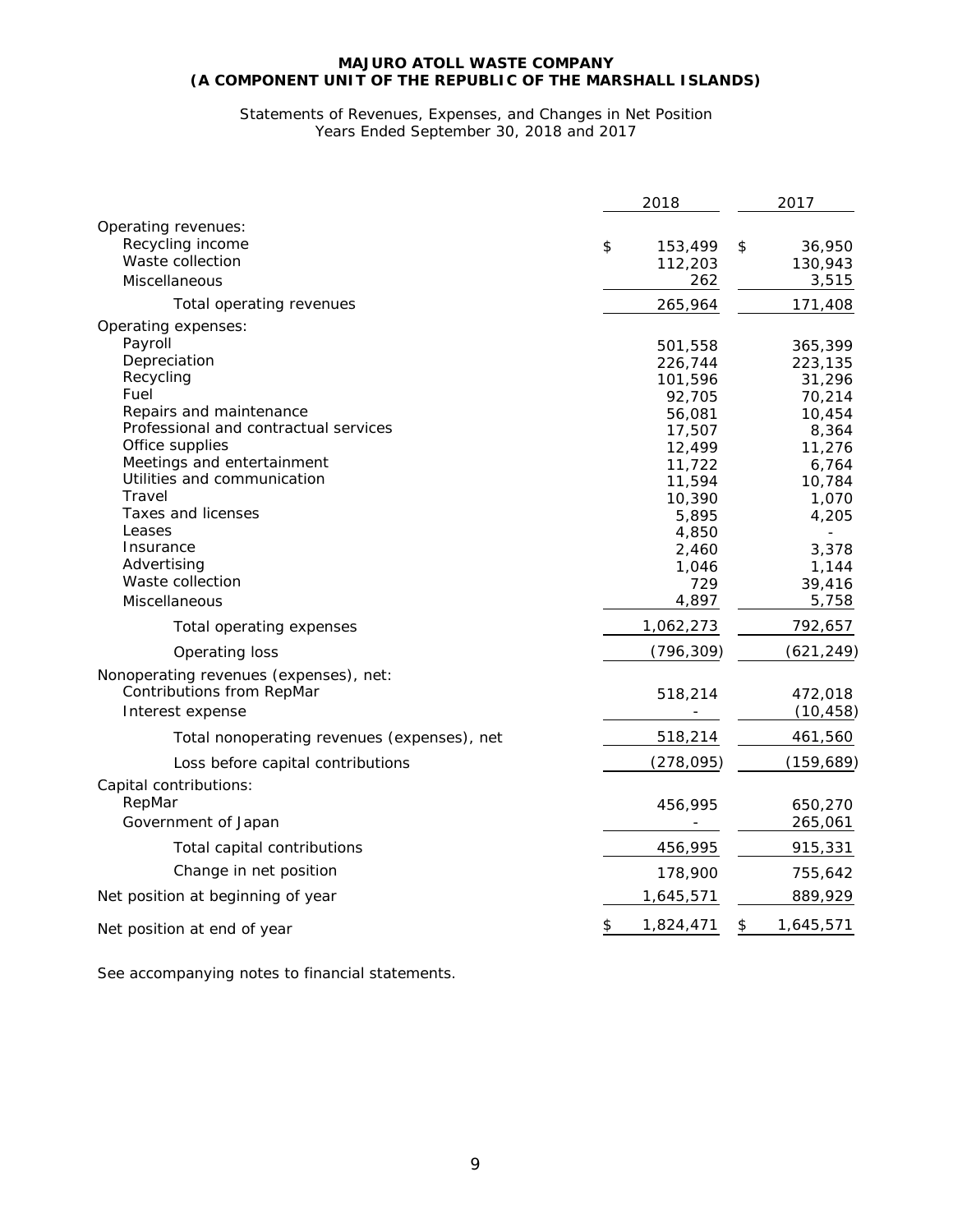#### Statements of Cash Flows Years Ended September 30, 2018 and 2017

|                                                                                                                                                                                                             | 2018                                      | 2017                                                  |
|-------------------------------------------------------------------------------------------------------------------------------------------------------------------------------------------------------------|-------------------------------------------|-------------------------------------------------------|
| Cash flows from operating activities:<br>Cash received from customers<br>Cash payments to suppliers for goods and services<br>Cash payments to employees for services                                       | \$<br>249,997<br>(308, 440)<br>(522, 589) | \$<br>152,878<br>(210, 995)<br>(359, 757)             |
| Net cash used in operating activities                                                                                                                                                                       | (581, 032)                                | (417,874)                                             |
| Cash flows from noncapital financing activities:<br>Net repayments under bank loan arrangement<br>Interest paid on bank loan<br>Other interest and penalties paid<br>Operating subsidy received from RepMar | 518,214                                   | (33, 635)<br>(2,021)<br>(8, 437)<br>472,018           |
| Net cash provided by noncapital financing activities                                                                                                                                                        | 518,214                                   | 427,925                                               |
| Cash flows from capital and related financing activities:<br>Acquisition of capital assets<br>Capital grants received from RepMar                                                                           | (60, 777)<br>456,995                      | (84, 743)                                             |
| Net cash provided by (used in) capital and related financing<br>activities                                                                                                                                  | 396,218                                   | (84, 743)                                             |
| Net change in cash                                                                                                                                                                                          | 333,400                                   | (74, 692)                                             |
| Cash at beginning of year                                                                                                                                                                                   | 109,340                                   | 184,032                                               |
| Cash at end of year                                                                                                                                                                                         | \$<br>442,740                             | \$<br>109,340                                         |
| Reconciliation of operating loss to net cash used in<br>operating activities:<br>Operating loss<br>Adjustments to reconcile operating loss to net cash<br>used in operating activities:                     | \$<br>$(796, 309)$ \$                     | (621, 249)                                            |
| Depreciation<br>Decrease (increase) in assets:                                                                                                                                                              | 226,744                                   | 223,135                                               |
| Receivables<br>Prepayments<br>Other current assets<br>Increase (decrease) in liabilities:<br>Accounts payable<br>Payable to affiliates                                                                      | (15, 967)<br>6,301<br>11,411<br>7,699     | (18, 530)<br>24,591<br>(9, 591)<br>4,912<br>(26, 784) |
| Payroll and other liabilities                                                                                                                                                                               | (20, 911)                                 | 5,642                                                 |
| Net cash used in operating activities                                                                                                                                                                       | \$<br>(581, 032)                          | \$<br>(417,874)                                       |
| Summary of noncash financing activities:<br>Payments made by RepMar for the Jenrok landfill design:<br>Capital grant from RepMar<br>Acquisition of capital assets                                           |                                           | \$<br>650,270<br>(650, 270)                           |
|                                                                                                                                                                                                             | \$                                        | \$                                                    |
| Equipment received from Japan Government:<br>Capital grant from Japan Government<br>Acquisition of capital assets                                                                                           | \$                                        | \$<br>265,061<br>(265,061)                            |
|                                                                                                                                                                                                             | \$                                        | \$                                                    |
| Purchased of equipment received during the year:<br>Deposit on acquisition of capital assets<br>Acquisition of capital assets                                                                               | \$                                        | \$<br>51,284<br><u>(51,284)</u>                       |
|                                                                                                                                                                                                             | \$                                        | \$                                                    |

See accompanying notes to financial statements.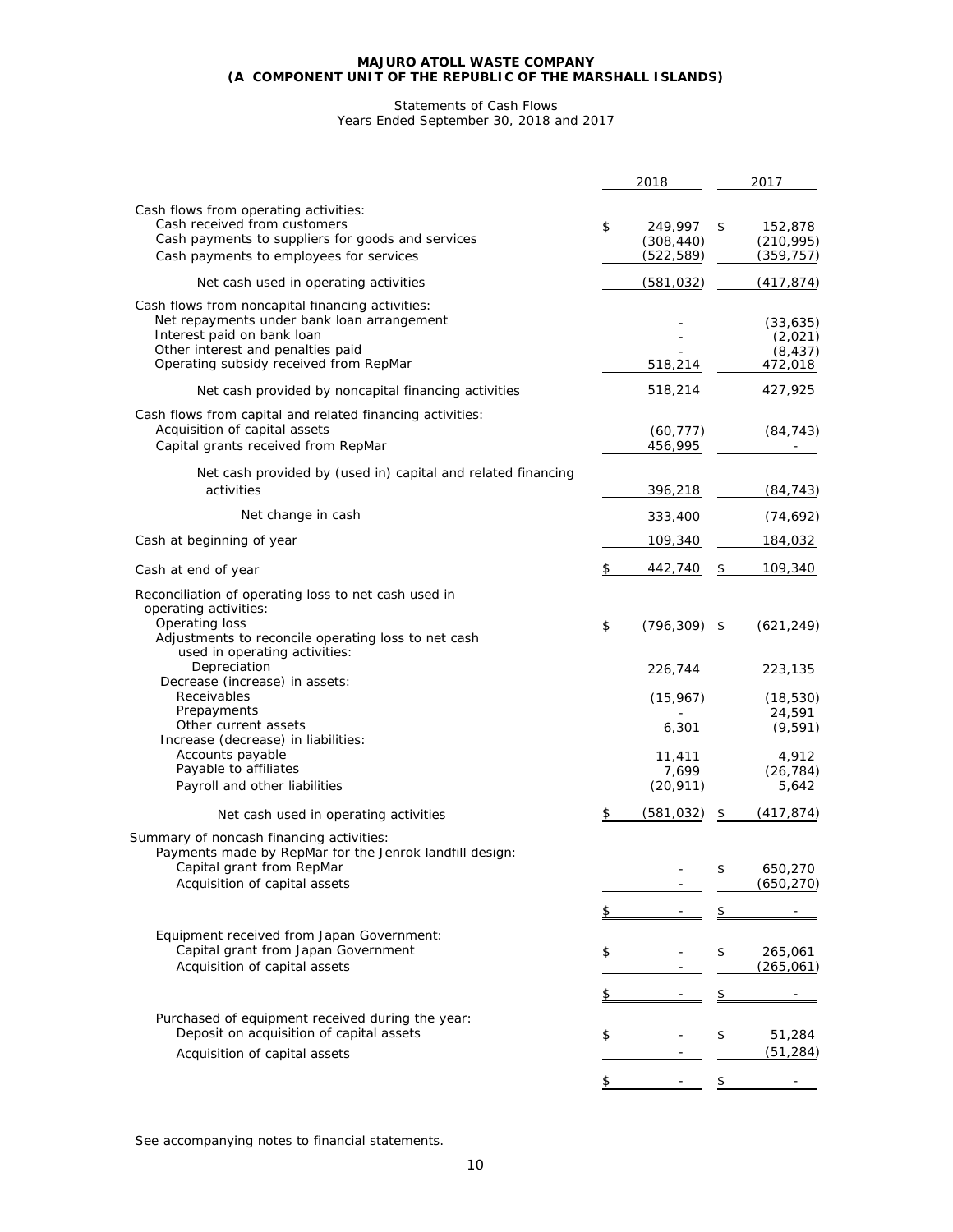Notes to Financial Statements September 30, 2018 and 2017

# (1) Organization

Majuro Atoll Waste Company (MAWC) was incorporated under the laws of the Republic of the Marshall Islands (RepMar) on January 30, 2007. The principal place of business is on Majuro Atoll. The purpose for which MAWC is organized is to engage in, but not limited to, the collection and disposal of solid waste on Majuro Atoll.

MAWC is governed by a five-member Board of Directors as follows:

- The Secretary of Public Works or Secretary responsible for solid waste.
- The Councilman on the Executive Committee responsible for solid waste management on the Majuro Atoll Local Government.
- One member from a list of two or more nomination by the Marshall Islands Chamber of Commerce.
- One member from a list of two or more nominations by the Marshall Islands Tourism Association.
- One member from a list of two or more nominations by the Marshall Islands Conservation Society.

MAWC's financial statements are incorporated into the financial statements of RepMar as a component unit.

# (2) Summary of Significant Accounting Policies

The accounting policies of MAWC conform to accounting principles generally accepted in the United States of America (GAAP) as applicable to governmental entities, specifically proprietary funds.

GASB Statement No. 34, *Basic Financial Statements - and Management's Discussion and Analysis - for State and Local Governments*, as amended by GASB Statement No. 37, *Basic Financial Statements - and Management's Discussion and Analysis - for State and Local Governments: Omnibus*, GASB Statement No. 38, *Certain Financial Statement Note Disclosures*, and GASB Statement No. 61, *The Financial Reporting Entity: Omnibus – an amendment of GASB Statements No. 14 and 34,* establish financial reporting standards for governmental entities, which require that management's discussion and analysis of the financial activities be included with the basic financial statements and notes and modifies certain other financial statement disclosure requirements.

To conform to these requirements, equity is presented in the following net position categories:

- Net investment in capital assets: capital assets, net of accumulated depreciation and outstanding principal balances of debt attributable to the acquisition, construction or improvement of those assets.
- Restricted: Nonexpendable net position subject to externally imposed stipulations that require MAWC to maintain such permanently. As of September 30, 2018 and 2017, MAWC does not have nonexpendable restricted net position. Expendable net position whose use by MAWC is subject to externally imposed stipulations that can be fulfilled by actions of MAWC pursuant to those stipulations or that expire with the passage of time. As of September 30, 2018 and 2017, MAWC has expendable net position amounting to \$399,626 and \$0, respectively.
- Unrestricted: Net position that is not subject to externally imposed stipulations. Unrestricted net position may be designated for specific purposes by action by management or the Board of Directors or may otherwise be limited by contractual agreements with outside parties.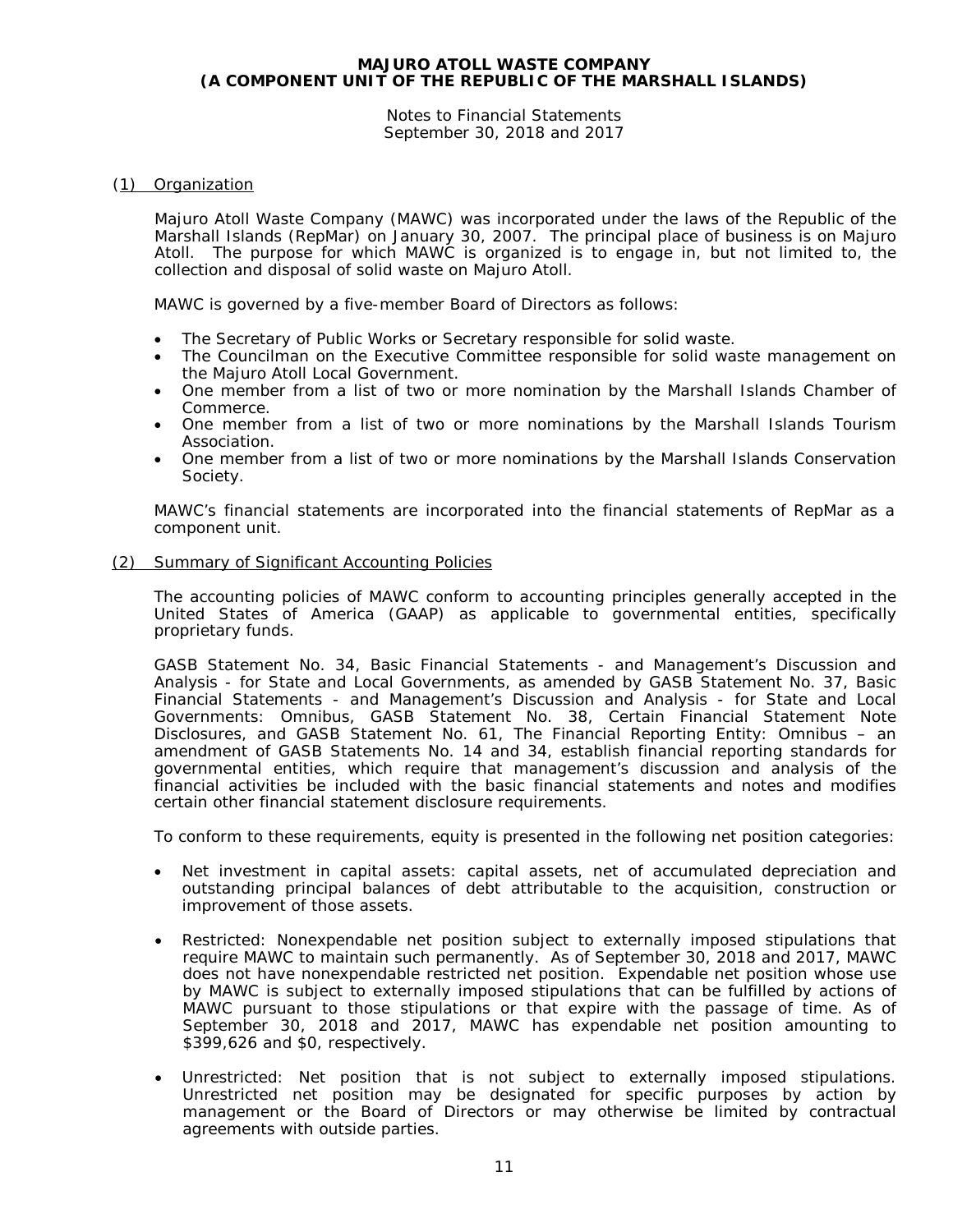Notes to Financial Statements September 30, 2018 and 2017

## (2) Summary of Significant Accounting Policies, Continued

#### Basis of Accounting

Proprietary funds are accounted for on a flow of economic resources measurement focus. With this measurement focus, all assets and deferred outflows of resources, and liabilities and deferred inflows of resources associated with the operation of the fund are included in the statements of net position. Proprietary fund operating statements present increases and decreases in net position. The accrual basis of accounting is utilized by proprietary funds. Under this method, revenues are recorded when earned and expenses are recorded at the time liabilities are incurred.

#### Operating and Non-Operating Revenue and Expenses

Operating revenues and expenses generally result directly from the operation and maintenance of MAWC. Non-operating revenues and expenses result from capital and related financing activities as well as certain other non-recurring income and expense items.

#### Cash

Custodial credit risk is the risk that in the event of a bank failure, MAWC's deposits may not be returned to it. Such deposits are not covered by depository insurance and are either uncollateralized or collateralized with securities held by the pledging financial institution or held by the pledging financial institution but not in the depositor-government's name. MAWC does not have a deposit policy for custodial credit risk.

For purposes of the statements of net position and of cash flows, cash represents cash on hand and cash in bank accounts. As of September 30, 2018 and 2017, the carrying amounts of cash were \$442,740 and \$109,340, respectively, and the corresponding bank balances were \$437,954 and \$120,718, respectively. Of the bank balances, \$436,761 and \$79,003, respectively, are maintained in a financial institution subject to Federal Deposit Insurance Corporation (FDIC) insurance. As of September 30, 2018 and 2017, bank deposits in the amount of \$250,000 and \$79,003, respectively, were FDIC insured. Bank deposits of \$1,193 and \$41,715, respectively, are maintained in a financial institution not subject to depository insurance. MAWC does not require collateralization of its cash deposits; therefore, deposit levels in excess of FDIC insurance coverage are uncollateralized. Accordingly, these deposits are exposed to custodial credit risk. MAWC has not experienced any losses in such accounts and management believes it is not exposed to any significant credit risk on its deposits.

#### Receivables

Accounts receivable are due from customers both governmental agencies and businesses located in the Majuro Atoll and are interest free and uncollateralized. The allowance for doubtful accounts is stated at an amount which management believes will be adequate to absorb potential losses on accounts receivable that may become uncollectible based on evaluations of the collectability of these accounts and prior collection experience. The allowance is established through a provision for losses on accounts receivable charged to expense. Bad debts are written-off against the allowance on the specific identification method.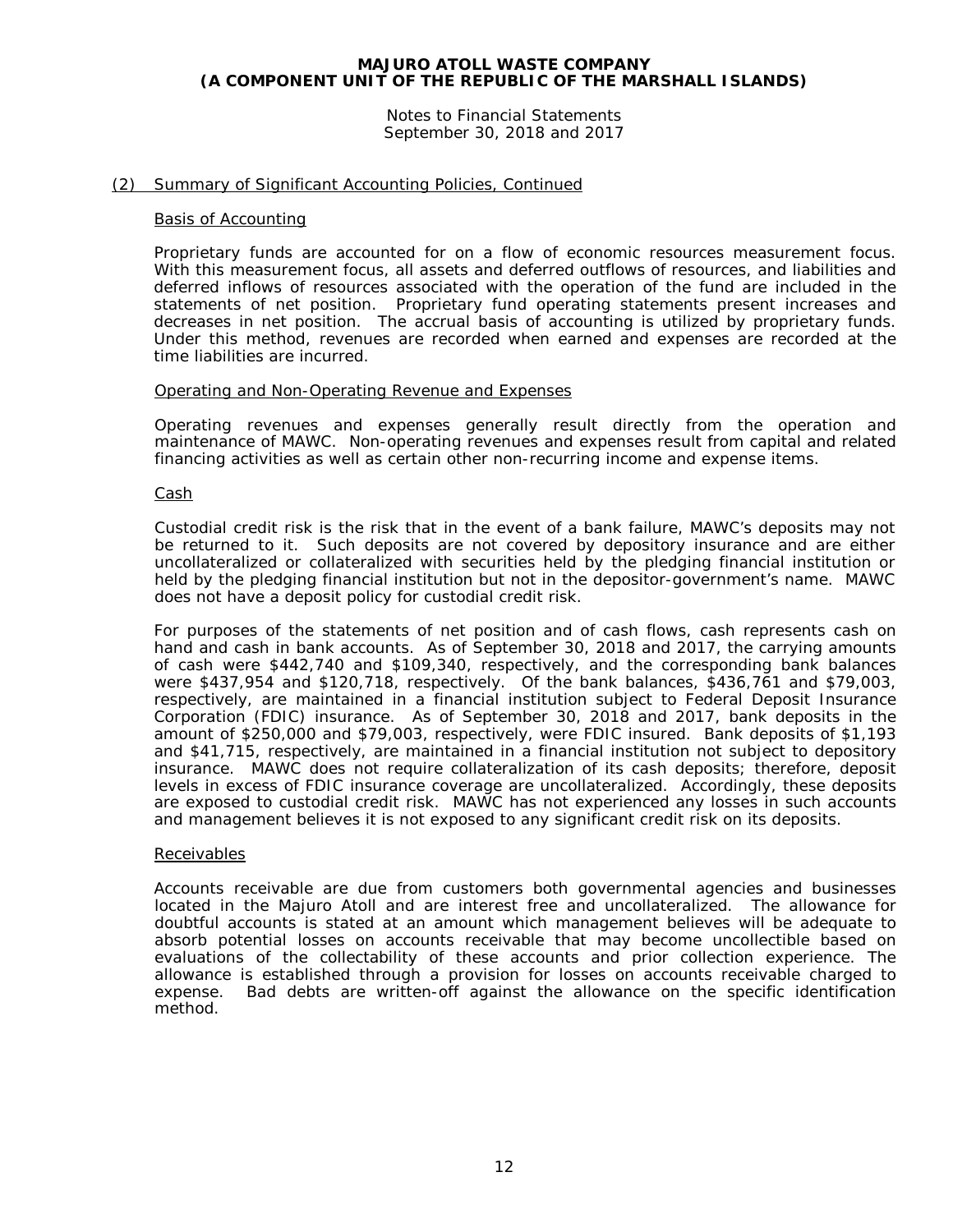Notes to Financial Statements September 30, 2018 and 2017

## (2) Summary of Significant Accounting Policies, Continued

#### **Prepayments**

Certain prepayments to vendors or persons for goods and services reflect costs applicable to future accounting periods and are recorded as prepayments in the accompanying statements of net position.

#### Property and Equipment

MAWC generally capitalizes individual items with a cost that equals or exceeds \$250 and has estimated useful life of more than one year. Property and equipment is recorded at cost. Depreciation of property and equipment is calculated using the straight-line method over the estimated useful lives of the assets. Estimated useful lives of equipment, vehicles, and furniture and fixtures range from 4 to 10 years.

#### Deferred Outflows of Resources

In addition to assets, the statement of net position will sometimes report a separate section for deferred outflows of resources. This separate financial statement element represents a consumption of net position that applies to a future period and so will not be recognized as an outflow of resources (deduction of net position) until then. MAWC has no items that qualify for reporting in this category.

#### Deferred Inflows of Resources

In addition to liabilities, the statement of net position will sometimes report a separate section for deferred inflows of resources. This separate financial statement element represents an acquisition of net position that applies to a future period and so will not be recognized as an inflow of resources (additions to net position) until then. MAWC has no items that qualify for reporting in this category.

# Taxes

Corporate profits are not subject to income tax in the Marshall Islands. Instead, RepMar imposes a gross receipts tax (GRT) of 3% on revenues. MAWC is specifically exempt from this tax.

#### New Accounting Standards

During the year ended September 30, 2018, MAWC implemented the following pronouncements:

- GASB Statement No. 75, *Accounting and Financial Reporting for Postemployment Benefits Other Than Pensions*, which replaces the requirements of Statements No. 45, *Accounting and Financial Reporting by Employers for Postemployment Benefits Other Than Pensions*, as amended, and No. 57, *OPEB Measurements by Agent Employers and Agent Multiple-Employer Plans*, and provides guidance on reporting by governments that provide OPEB to their employees and for governments that finance OPEB for employees of other governments.
- GASB Statement No. 81, *Irrevocable Split-Interest Agreements,* which improves accounting and financial reporting for irrevocable split-interest agreements by providing recognition and measurement guidance for situations in which a government is a beneficiary of the agreement.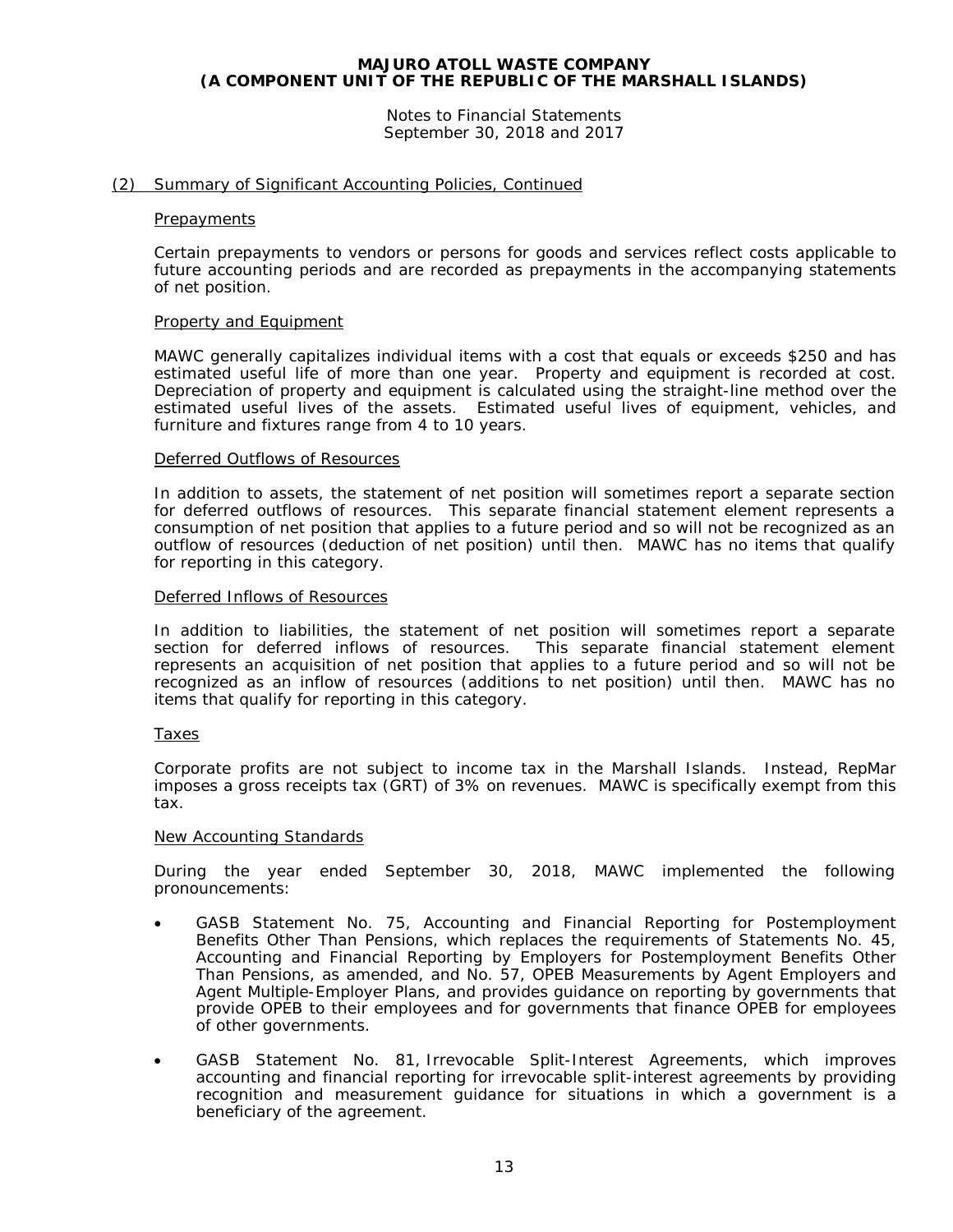Notes to Financial Statements September 30, 2018 and 2017

# (2) Summary of Significant Accounting Policies, Continued

New Accounting Standards, Continued

- GASB Statement No. 85, *Omnibus 2017*, which address practice issues that have been identified during implementation and application of certain GASB Statements including issues related to blending component units, goodwill, fair value measurement and application, and postemployment benefits (pensions and other postemployment benefits).
- GASB Statement No. 86, *Certain Debt Extinguishment Issues*, which improves consistency in accounting and financial reporting for in-substance defeasance of debt.

The implementation of these statements did not have a material effect on the accompanying financial statements.

In November 2016, GASB issued Statement No. 83, *Certain Asset Retirement Obligations*, which addresses accounting and financial reporting for certain asset retirement obligations (AROs) associated with the retirement of a tangible capital asset. The provisions in Statement No. 83 are effective for fiscal years beginning after June 15, 2018. Management does not believe that the implementation of this statement will have a material effect on the financial statements.

In January 2017, GASB issued Statement No. 84, *Fiduciary Activities*, which establishes criteria for identifying fiduciary activities of all state and local governments. The provisions in Statement No. 84 are effective for fiscal years beginning after December 15, 2018. Management does not believe that the implementation of this statement will have a material effect on the financial statements.

In June 2017, GASB issued Statement No. 87, *Leases*, which establishes a single model for lease accounting based on the foundational principle that leases are financings of the right to use an underlying asset. The provisions in Statement No. 87 are effective for fiscal years beginning after December 15, 2019. Management has yet to determine whether the implementation of this statement will have a material effect on the financial statements.

In April 2018, GASB issued Statement No. 88, *Certain Disclosures Related to Debt, including Direct Borrowings and Direct Placements*, which improves the information that is disclosed in notes to government financial statements related to debt, including direct borrowings and direct placements. The provisions in Statement No. 88 are effective for fiscal years beginning after June 15, 2018. Management does not believe that the implementation of this statement will have a material effect on the financial statements.

In June 2018, GASB issued Statement No. 89, *Accounting for Interest Cost Incurred before the End of a Construction Period*, which requires that interest cost incurred before the end of a construction period be recognized as an expense in the period in which the cost is incurred for financial statements prepared using the economic resources measurement focus. The provisions in Statement No. 89 are effective for fiscal years beginning after December 15, 2019. Management does not believe that the implementation of this statement will have a material effect on the financial statements.

In August 2018, GASB issued Statement No. 90, *Majority Equity Interests – an Amendment of GASB Statements No. 14 and No. 61,* which improves the consistency and comparability of reporting a government's majority equity interest in a legally separate organization and the relevance of financial statement information for certain component units. The provisions in Statement No. 90 are effective for fiscal years beginning after December 15, 2018. Management does not believe that the implementation of this statement will have a material effect on the financial statements.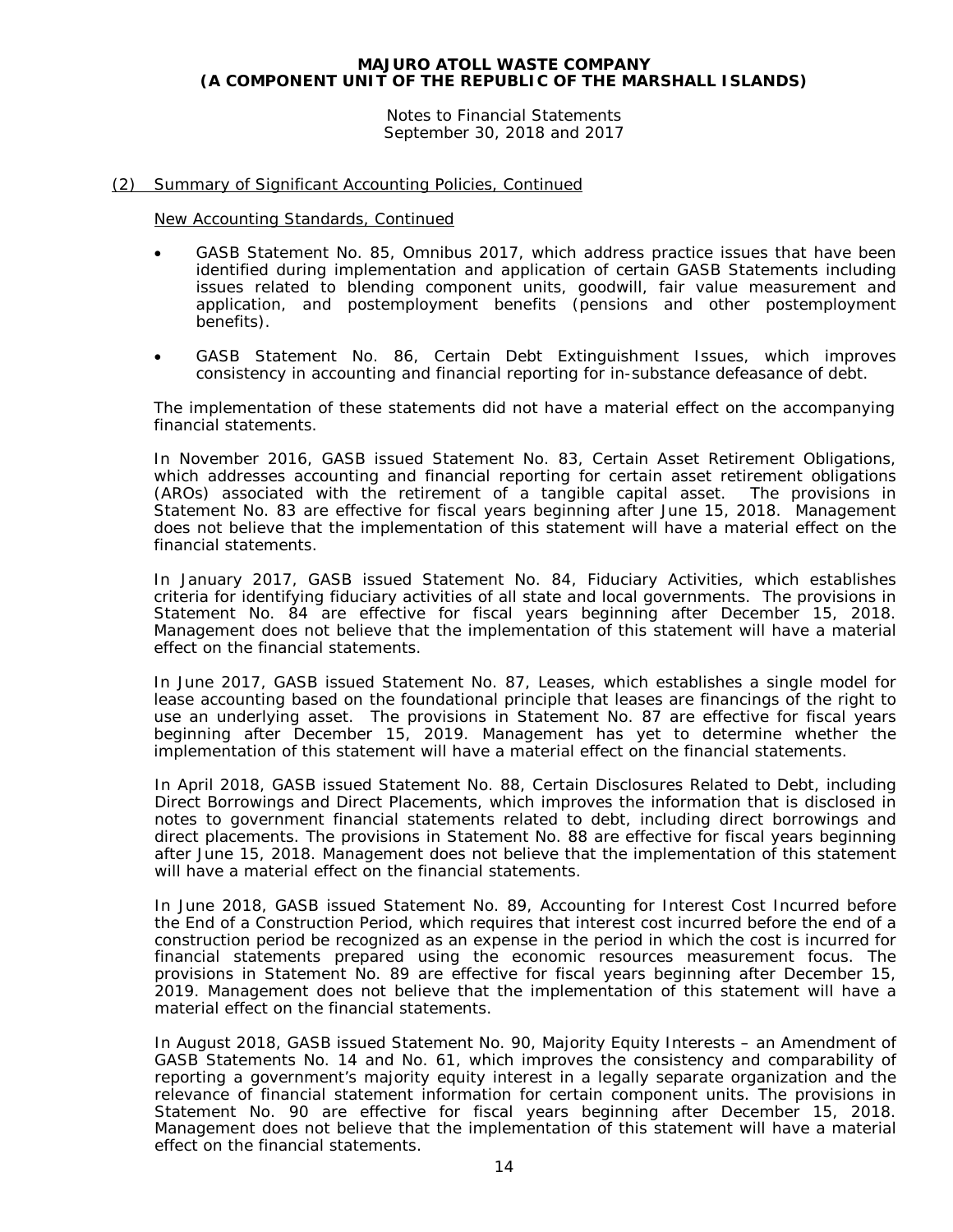Notes to Financial Statements September 30, 2018 and 2017

## (2) Summary of Significant Accounting Policies, Continued

#### Estimates

The preparation of financial statements in accordance with GAAP requires management to make estimates and assumptions that affect the reported amounts of assets and deferred outflows of resources, liabilities and deferred inflows of resources, and disclosure of contingent assets and liabilities at the date of the financial statements and the reported amounts of revenues and expenses during the reporting period. Actual results could differ from those estimates.

#### (3) Receivables

Receivables at September 30, 2018 and 2017, consist of the following:

|                                      | 2018                  | 2017                      |
|--------------------------------------|-----------------------|---------------------------|
| Trade<br>Affiliates                  | 54.611<br>S<br>58,910 | \$55,064<br>42,490        |
| Less allowance for doubtful accounts | 113,521<br>(56, 126)  | 97,554<br><u>(56,126)</u> |
|                                      | 57,395<br>S.          | \$41,428                  |

#### (4) Capital Assets

Capital asset activity for the years ended September 30, 2018 and 2017 is as follows:

|                                                            | 2018         |                       |                  |              |  |  |
|------------------------------------------------------------|--------------|-----------------------|------------------|--------------|--|--|
|                                                            | Balance at   | Balance at            |                  |              |  |  |
|                                                            | October      |                       | Reclass/         | September    |  |  |
|                                                            | 1, 2017      | <b>Additions</b>      | <b>Disposals</b> | 30, 2018     |  |  |
| Depreciable capital assets:                                |              |                       |                  |              |  |  |
| Office equipment                                           | \$<br>14,005 | $1,470$ \$<br>\$      |                  | \$<br>15,475 |  |  |
| Recycling equipment                                        | 628,422      | 5,562                 |                  | 633,984      |  |  |
| Truck and heavy equipment                                  | 913,603      | 42,990                |                  | 956,593      |  |  |
| Office building                                            | 13,471       |                       |                  | 13,471       |  |  |
| Recycle center                                             | 124,779      | 2,694                 |                  | 127,473      |  |  |
| Waste segregation structure                                | 47.423       |                       |                  | 47,423       |  |  |
| Waste collection equipment                                 | 810,112      |                       |                  | 810,112      |  |  |
|                                                            | 2,551,815    | 52,716                |                  | 2,604,531    |  |  |
| Less accumulated depreciation                              | (1,848,395)  | (226, 744)            |                  | (2,075,139)  |  |  |
|                                                            | 703,420      | (174, 028)            |                  | 529,392      |  |  |
| Nondepreciable capital assets:<br>Construction in progress | 903,552      | 8,061                 |                  | 911,613      |  |  |
|                                                            | 1,606,972    | $(165, 967)$ \$<br>\$ |                  | \$1,441,005  |  |  |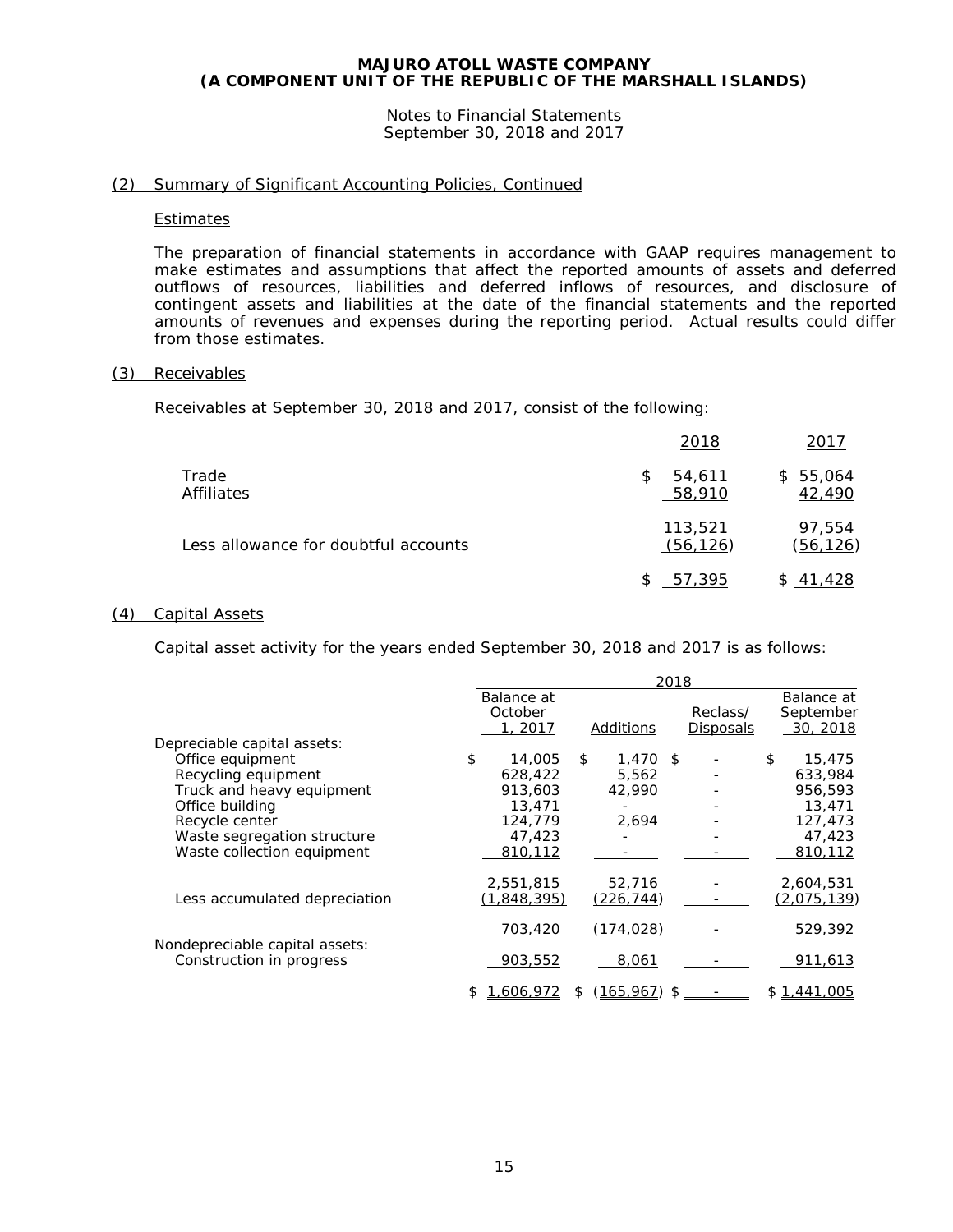Notes to Financial Statements September 30, 2018 and 2017

## (4) Capital Assets, Continued

|                                                            | 2017 |                       |    |            |  |                  |                       |
|------------------------------------------------------------|------|-----------------------|----|------------|--|------------------|-----------------------|
|                                                            |      | Balance at<br>October |    |            |  | Reclass/         | Balance at            |
|                                                            |      | 1, 2016               |    | Additions  |  | <b>Disposals</b> | September<br>30, 2017 |
| Depreciable capital assets:                                |      |                       |    |            |  |                  |                       |
| Office equipment                                           | \$   | 12,005                | \$ | $2,000$ \$ |  |                  | \$<br>14,005          |
| Recycling equipment                                        |      | 238,664               |    | 389,758    |  |                  | 628,422               |
| Truck and heavy equipment                                  |      | 913,603               |    |            |  |                  | 913,603               |
| Office building                                            |      | 13,471                |    |            |  |                  | 13,471                |
| Recycle center                                             |      |                       |    | 124,779    |  |                  | 124,779               |
| Waste segregation structure                                |      | 47,423                |    |            |  |                  | 47,423                |
| Waste collection equipment                                 |      | 810,112               |    |            |  |                  | 810,112               |
|                                                            |      | 2,035,278             |    | 516,537    |  |                  | 2,551,815             |
| Less accumulated depreciation                              |      | (1,625,260)           |    | (223, 135) |  |                  | (1,848,395)           |
|                                                            |      | 410,018               |    | 293,402    |  |                  | 703,420               |
| Nondepreciable capital assets:<br>Construction in progress |      | 368,731               |    | 659,600    |  | (124, 779)       | 903,552               |
|                                                            | \$   | 778.749               |    | \$953.002  |  | \$(124.779)      | \$<br>1,606,972       |

During the year ended September 30, 2017, MAWC received recycling equipment at a cost of \$265,061 from the Government of Japan.

As of September 30, 2018 and 2017, construction in progress includes certain capitalized costs of \$903,552, associated with the new Jenrok landfill. Construction of the landfill is currently on hold due to insufficient funding. Management believes that continuation of the landfill construction is dependent upon funding being made available by RepMar.

#### (5) Risk Management

MAWC purchases commercial insurance to cover its potential risks from operations. It is substantially self-insured for all other risks. Management is of the opinion that no material losses have been sustained as a result of this practice during the past three years.

#### (6) Related Party Transactions

MAWC utilizes services from certain affiliated entities at substantially the same terms and conditions as those incurred from third parties. A summary of related party transactions as of and for the years ended September 30, 2018 and 2017 are as follows:

|                                     |             |             | 2018        |             |
|-------------------------------------|-------------|-------------|-------------|-------------|
|                                     | Revenues    | Expenses    | Receivables | Payables    |
| Marshalls Energy Company, Inc.      | 9.169<br>S. | 6,722<br>S. | 2,484<br>S. | 1,506<br>\$ |
| Marshall Islands Social Security    |             |             |             |             |
| Administration                      | 288         | 46,228      | 72          | 25,519      |
| College of the Marshall Islands     | 4,296       |             | 6,527       |             |
| Marshall Islands National           |             |             |             |             |
| <b>Telecommunications Authority</b> | 90          | 3.719       | 54          | 345         |
| RepMar                              | 37,126      | 5,895       | 43,784      | 3,261       |
| Other                               | 14,460      | 306         | 5,989       |             |
|                                     | \$65,429    | \$62,870    | \$58,910    | \$30,631    |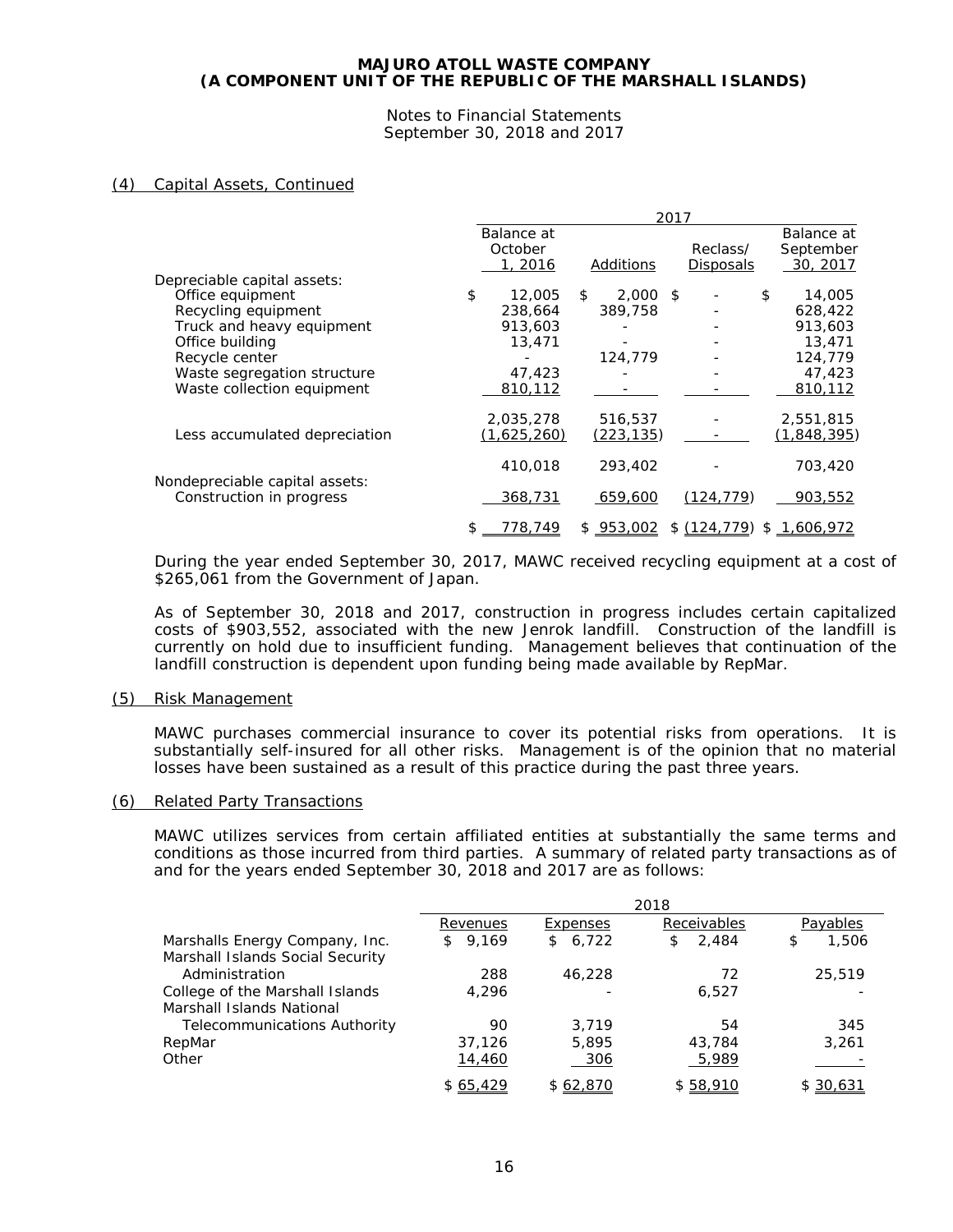Notes to Financial Statements September 30, 2018 and 2017

# (6) Related Party Transactions, Continued

|                                     |          |          | 2017        |          |
|-------------------------------------|----------|----------|-------------|----------|
|                                     | Revenues | Expenses | Receivables | Payables |
| Marshalls Energy Company, Inc.      | \$11,321 | \$7,451  | 4,530<br>S  | 476<br>S |
| Marshall Islands Social Security    |          |          |             |          |
| Administration                      | 288      | 37,316   | 48          | 19,312   |
| College of the Marshall Islands     | 4,691    |          | 4,110       |          |
| Marshall Islands National           |          |          |             |          |
| <b>Telecommunications Authority</b> | 5        | 2.167    | 54          | 967      |
| RepMar                              | 20,708   | 4,887    | 27,687      | 2,177    |
| Other                               | 16,052   | 1,531    | 6,061       |          |
|                                     | \$53,065 | \$53,352 | \$42,490    | \$22,932 |

MAWC received operating subsidies from RepMar during the years ended September 30, 2018 and 2017, as follows:

|                                                         | 2018                 | 2017                 |
|---------------------------------------------------------|----------------------|----------------------|
| <b>Compact Environment Sector Grant</b><br>General Fund | \$180,766<br>337,448 | \$319,220<br>152,798 |
|                                                         | \$518,214            | \$472,018            |

During the year ended September 30, 2017, RepMar made direct payments to a vendor in the amount of \$650,270, for the Jenrok landfill design on behalf of MAWC. These payments were made by RepMar from the Compact Public Infrastructure Sector Grant.

During the year ended September 30, 2018, MAWC received Republic of China capital contributions from RepMar in the amount of \$456,995 for the purpose of constructing the Laura Transfer Center. Of this amount, \$399,626 remains unexpended at September 30, 2018 and, accordingly, is restricted within net position.

(7) Contingency

# Going Concern

The accompanying financial statements have been prepared in conformity with accounting principles generally accepted in the United States of America, which contemplates the continuation of MAWC as a going concern. MAWC sustained substantial operating losses during the years ended September 30, 2018 and 2017 of \$796,309 and \$621,249, respectively. Management acknowledges that it is currently dependent on RepMar for cash funding in order to maintain MAWC as a going concern. Although RepMar has provided funding in the past, MAWC does not have a formal agreement with RepMar to provide funds in the future. Management believes that the continuation of MAWC's operations is dependent upon the future financial support of RepMar, deferment in payment of certain liabilities, and/or significant improvements in operations. Further, the construction of the Jenrok landfill has been delayed due to a lack of funds and is awaiting infrastructure funding from RepMar to complete construction. Management believes that the infrastructure funding from RepMar is more likely than not to be made available. If RepMar does not complete the related construction, the carrying values of the related assets would be materially impacted.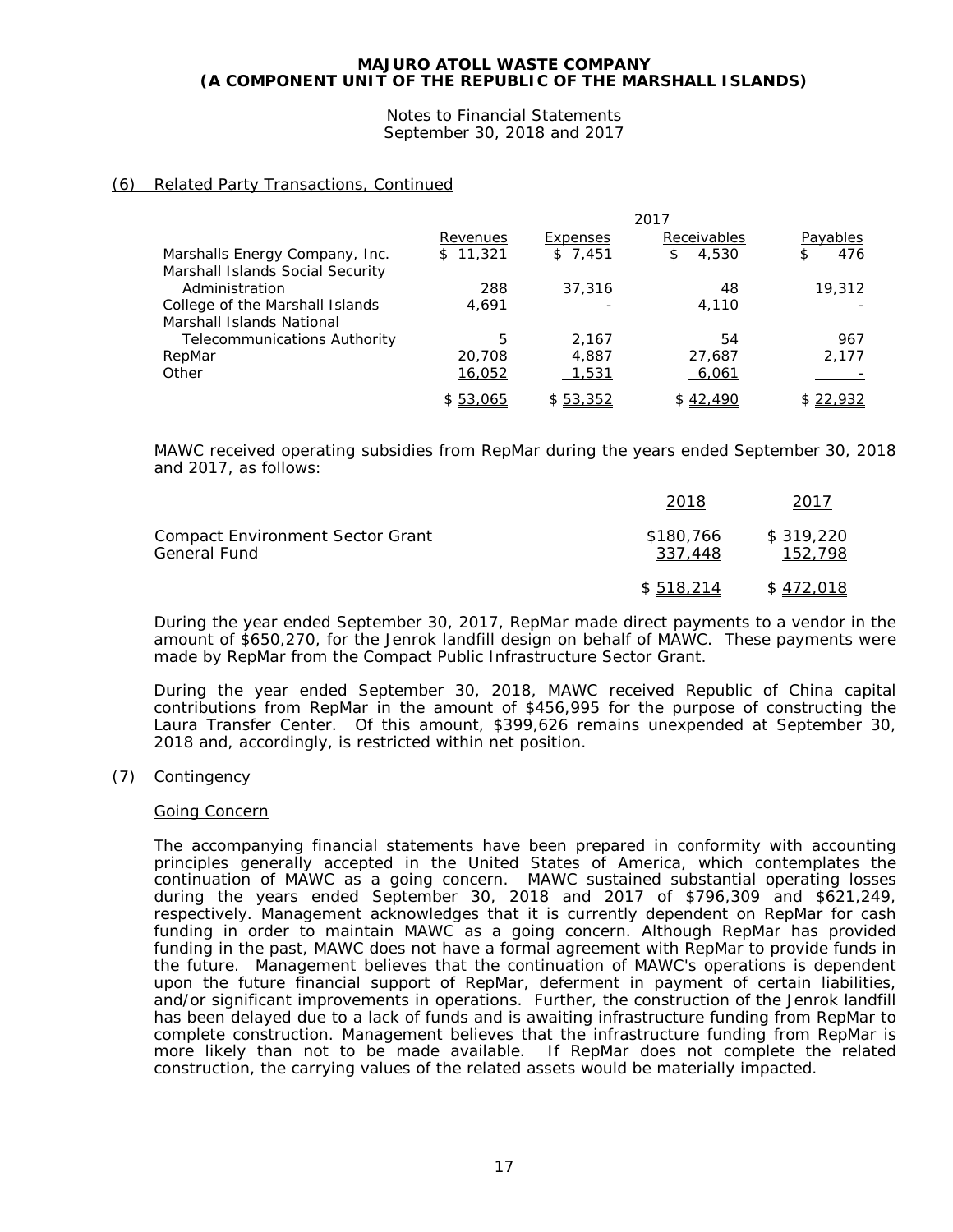Notes to Financial Statements September 30, 2018 and 2017

# (7) Contingency, Continued

# Going Concern, Continued

In view of these matters, realization of the related assets in the accompanying statement of net position at September 30, 2018, is dependent upon continued operations of MAWC, which, in turn, is dependent upon MAWC's ability to provide service to its customers and the success of future operations. Management believes that actions presently being undertaken to revise MAWC's operating requirements, including the generation of positive cash flows from operations, and increasing the customer base, provide the opportunity for MAWC to continue as a going concern. For the year ending September 30, 2019, RepMar appropriated \$404,030 to MAWC for the purpose of funding operations.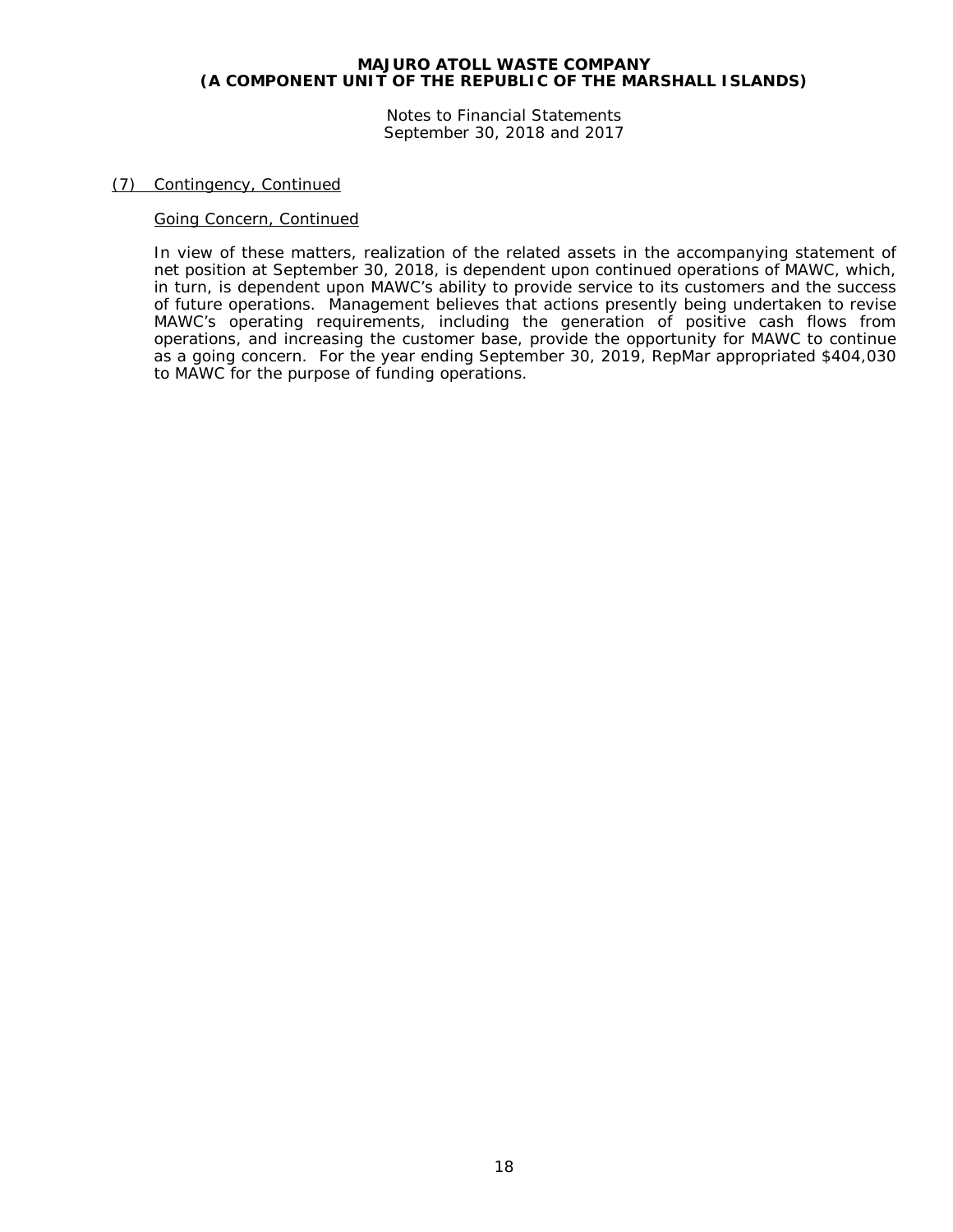# **Deloitte.**

Deloitte & Touche LLP 361 South Marine Corps Drive Tamuning, GU 96913-3973 USA

Tel: +1 (671) 646-3884 Fax:  $+1$  (671) 649-4265

www.deloitte.com

#### **INDEPENDENT AUDITORS' REPORT ON INTERNAL CONTROL OVER FINANCIAL REPORTING AND ON COMPLIANCE AND OTHER MATTERS BASED ON AN AUDIT OF FINANCIAL STATEMENTS PERFORMED IN ACCORDANCE WITH** *GOVERNMENT AUDITING STANDARDS*

Board of Directors Majuro Atoll Waste Company:

We have audited, in accordance with the auditing standards generally accepted in the United States of America and the standards applicable to financial audits contained in *Government Auditing Standards* issued by the Comptroller General of the United States, the financial statements of the Majuro Atoll Waste Company (MAWC), a component unit of the Republic of the Marshall Islands, which comprise the statement of net position as of September 30, 2018, and the related statements of revenues, expenses, and change in net position and of cash flows for the year then ended, and the related notes to the financial statements, and have issued our report thereon dated May 8, 2019. Our report included emphasis-of-matter paragraphs regarding going concern and an uncertainty.

# **Internal Control Over Financial Reporting**

In planning and performing our audit of the financial statements, we considered MAWC's internal control over financial reporting (internal control) to determine the audit procedures that are appropriate in the circumstances for the purpose of expressing our opinion on the financial statements, but not for the purpose of expressing an opinion on the effectiveness of MAWC's internal control. Accordingly, we do not express an opinion on the effectiveness of MAWC's internal control.

A *deficiency in internal control* exists when the design or operation of a control does not allow management or employees, in the normal course of performing their assigned functions, to prevent, or detect and correct, misstatements on a timely basis. A *material weakness* is a deficiency, or a combination of deficiencies, in internal control such that there is a reasonable possibility that a material misstatement of the entity's financial statements will not be prevented, or detected and corrected on a timely basis.

Our consideration of internal control was for the limited purpose described in the first paragraph of this section and was not designed to identify all deficiencies in internal control that might be material weaknesses or significant deficiencies. Given these limitations, during our audit we did not identify any deficiencies in internal control that we consider to be material weaknesses. However, material weaknesses may exist that have not been identified.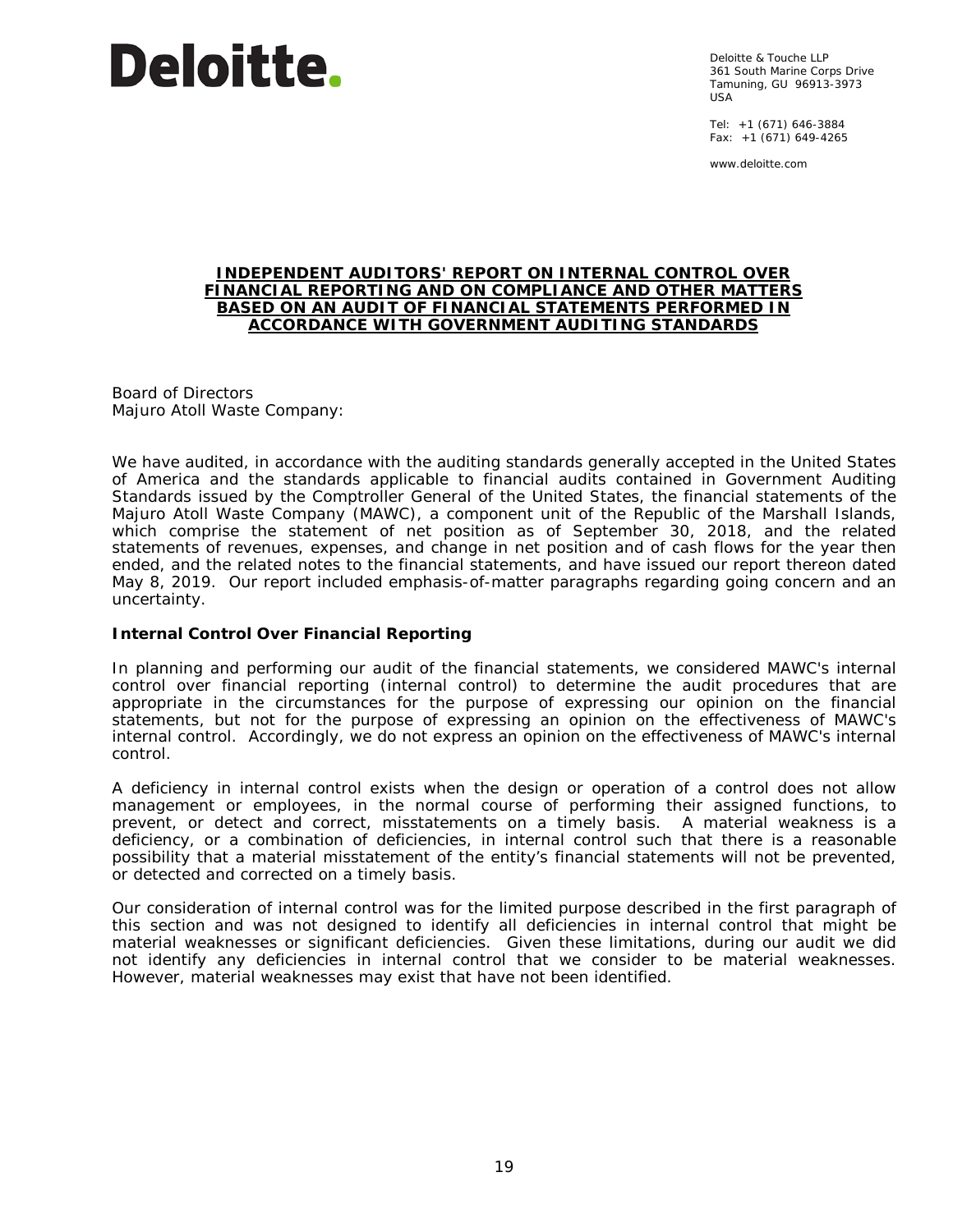# **Deloitte.**

# **Compliance and Other Matters**

As part of obtaining reasonable assurance about whether MAWC's financial statements are free of material misstatement, we performed tests of its compliance with certain provisions of laws, regulations, contracts, and grant agreements, noncompliance with which could have a direct and material effect on the determination of financial statement amounts. However, providing an opinion on compliance with those provisions was not an objective of our audit, and accordingly, we do not express such an opinion. The results of our tests disclosed no instances of noncompliance or other matters that are required to be reported under *Government Auditing Standards.*

# **Purpose of this Report**

The purpose of this report is solely to describe the scope of our testing of internal control and compliance and the results of that testing, and not to provide an opinion on the effectiveness of the entity's internal control or on compliance. This report is an integral part of an audit performed in accordance with *Government Auditing Standards* in considering the entity's internal control and compliance. Accordingly, this communication is not suitable for any other purpose.

 $\sqrt{a^2}$ 

May 8, 2019